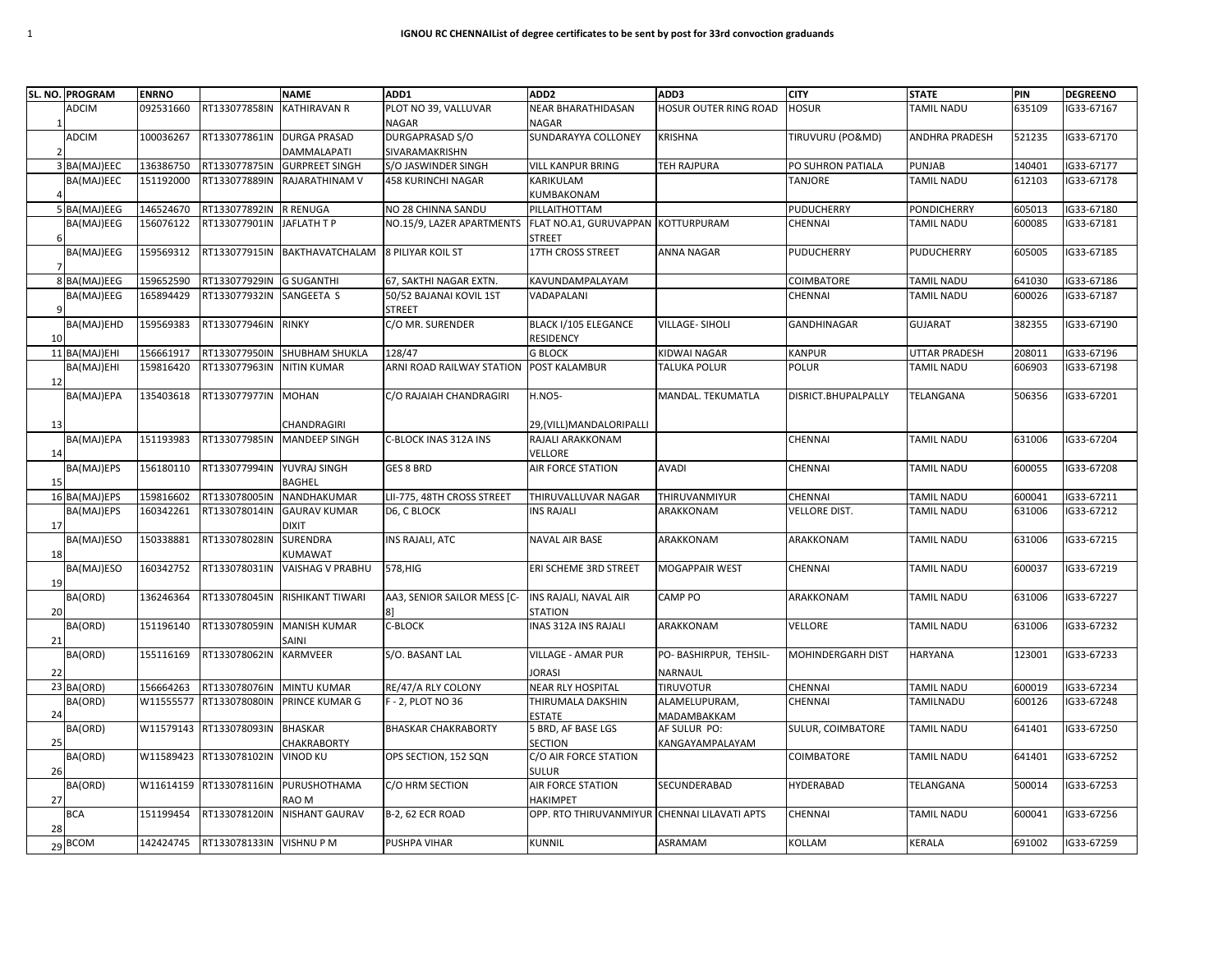|    | SL. NO. PROGRAM | <b>ENRNO</b> |               | <b>NAME</b>                      | ADD1                                           | ADD <sub>2</sub>                           | ADD3                   | <b>CITY</b>                           | <b>STATE</b>          | PIN    | <b>DEGREENO</b> |
|----|-----------------|--------------|---------------|----------------------------------|------------------------------------------------|--------------------------------------------|------------------------|---------------------------------------|-----------------------|--------|-----------------|
|    | <b>BCOM</b>     | 159568120    | RT133078147IN | <b>VARALAKSHMI K R</b>           | 171, K.K.NAGAR, SALAMEDU,                      |                                            |                        | VILLUPURAM                            | TAMIL NADU            | 605401 | IG33-67263      |
| 30 |                 |              |               |                                  |                                                |                                            |                        |                                       |                       |        |                 |
|    | <b>BCOM</b>     | 180807124    | RT133078155IN | <b>SUBADHRA S</b>                | 14 ANNAI ILLAM                                 | SASTRI 2ND CROSS STREET                    | NEHRUNAGAR,            | <b>CHENNAI</b>                        | TAMIL NADU            | 600093 | IG33-67264      |
|    |                 |              |               |                                  |                                                |                                            | SALIGRAMAM             |                                       |                       |        |                 |
| 31 |                 |              |               |                                  |                                                |                                            |                        |                                       |                       |        |                 |
|    | <b>BCOMAF</b>   | 141402722    | RT133078164IN | RAJULA                           | 26/1007-10 MITTA MADI                          | <b>PRODATUR</b>                            | <b>PRODDATUR</b>       | <b>KADAPA</b>                         | <b>ANDHRA PRADESH</b> | 516360 | IG33-67270      |
| 32 |                 |              |               | RAMANJANEYA                      | <b>STREET</b>                                  |                                            |                        |                                       |                       |        |                 |
|    | <b>BCOMAF</b>   | 146521484    | RT133078178IN | <b>SUBHASHREE M S</b>            | NO. 3, FLAT C, FIRST FLOOR,                    | SAMPOORNAS, MGR ROAD                       | NANGANALLUR            | CHENNAI                               | TAMIL NADU            | 600061 | IG33-67273      |
| 33 |                 |              |               |                                  |                                                |                                            |                        |                                       |                       |        |                 |
|    | <b>BCOMAF</b>   | 146526713    | RT133078181IN | AJEESH P                         | RAJAS HOUSE PO                                 | MATHAMANGALAM BAZAR KANNUR                 |                        | <b>KANNUR</b>                         | KERALA                | 670306 | IG33-67274      |
| 34 |                 |              |               |                                  |                                                |                                            |                        |                                       |                       |        |                 |
|    | <b>BCOMAF</b>   | 146533418    | RT133078195IN |                                  | BALA SARDHAMBAL V 2/481, AGATHIYAR STREET      | JJ NAGAR, MOGAPPAIR                        | <b>MOGAPPAIR EAST</b>  | CHENNAI                               | TAMIL NADU            | 600037 | IG33-67275      |
| 35 |                 |              |               |                                  |                                                | <b>EAST</b>                                |                        |                                       |                       |        |                 |
|    | <b>BCOMAF</b>   | 151197468    | RT133078204IN | NIKHITHA VAISHNAVI D.NO.4-2017/1 |                                                | DURGANAGAR COLONY                          | GREAMSPET              | <b>CHITTOOR</b>                       | <b>ANDHRA PRADESH</b> | 517002 | IG33-67278      |
|    |                 |              |               |                                  |                                                |                                            |                        |                                       |                       |        |                 |
| 36 |                 |              |               |                                  |                                                |                                            |                        |                                       |                       |        |                 |
|    | <b>BCOMAF</b>   | 156650233    | RT133078218IN | <b>KRISHNA KUMAR</b>             | NO.11/6, NEHRU STREET,                         | AVVAI NAGAR,                               |                        | CHENNAI                               | TAMIL NADU            | 600094 | IG33-67281      |
| 37 |                 |              |               | PAJIYAR                          |                                                | CHOOLAIMEDU                                |                        |                                       |                       |        |                 |
|    | <b>BCOMAF</b>   | 156651679    | RT133078221IN | <b>IPPILI GURUNATH</b>           | 28/41 IYEMPERMAUL STREET                       | <b>ROYAPETTAH</b>                          |                        | CHENNAI                               | TAMIL NADU            | 600014 | IG33-67282      |
| 38 |                 |              |               |                                  |                                                |                                            |                        |                                       |                       |        |                 |
|    | <b>BCOMAF</b>   | 156654001    | RT133078235IN |                                  | AJAY BHARADHWAJ B 10-D VIDYALAYA ROAD          | SRIRANGAPALAYAM                            |                        | SALEM                                 | TAMIL NADU            | 636007 | IG33-67283      |
| 39 |                 |              |               |                                  |                                                |                                            |                        |                                       |                       |        |                 |
|    | <b>BCOMAF</b>   | 156665867    | RT133078249IN | PAVAN KUMAR                      | D NO 4-9/12 RAJUPALEM                          | MARRIPUDI (M)                              | PRAKASAM (OI)          | <b>PODILI</b>                         | ANDHRA PRADESH        | 523240 | IG33-67284      |
|    |                 |              |               |                                  |                                                |                                            |                        |                                       |                       |        |                 |
| 40 |                 |              |               | <b>KURRA</b>                     |                                                |                                            |                        |                                       |                       |        |                 |
|    | 41 BCOMAF       | 156668429    | RT133078252IN | MARU HARSHITHA                   | <b>KAPU STREET</b>                             | PANTAPALEM POST                            | MUTUKUR MANDAL         | <b>NELLORE</b>                        | ANDHRA PRADESH        | 524323 | G33-67290       |
|    | 42 BCOMAF       | 160340132    | RT133078266IN | <b>SIMRAN SOMANI</b>             | B76, II FLOOR, PHASE-I                         | <b>VIVEK VIHAR</b>                         | <b>NEAR LIONS CLUB</b> | <b>NEW DELHI</b>                      | <b>DELHI</b>          | 110095 | IG33-67292      |
|    | 43 BCOMAF       | 160340537    | RT133078270IN | SOWMYA S                         | NEW NO 25, OLD NO 11                           | VALLUVAN STREET,                           | PURASAWALKAM           | <b>CHENNAI</b>                        | TAMIL NADU            | 600007 | IG33-67293      |
|    | <b>BCOMAF</b>   | 160342476    | RT133078283IN | <b>HARISH B</b>                  | <b>B3 KIRTHIKA FLATS, 2ND MAIN</b>             | <b>SADASIVA NAGAR</b>                      | MADIPAKKAM             | CHENNAI                               | TAMIL NADU            | 600091 | IG33-67296      |
| 44 |                 |              |               |                                  | <b>RD</b>                                      |                                            |                        |                                       |                       |        |                 |
|    | <b>BCOMAF</b>   | 160342516    | RT133078297IN | SHANMUGA RAJ K G                 | 3/267, HOSPITAL ROAD                           | PARAMAKUDI                                 |                        | RAMANATHAPURAM                        | <b>TAMIL NADU</b>     | 623707 | IG33-67297      |
|    |                 |              |               |                                  |                                                |                                            |                        |                                       |                       |        |                 |
| 45 |                 |              |               |                                  |                                                |                                            |                        | DIST.                                 |                       |        |                 |
|    | <b>BCOMAF</b>   | 160343453    | RT133078306IN | <b>KAMALA PRIYA K</b>            | S6, PRIYA RAMYA APTS                           | 48 III MAIN ROAD, RAM                      | <b>NANGANALLUR</b>     | <b>CHENNAI</b>                        | <b>TAMIL NADU</b>     | 600061 | IG33-67299      |
| 46 |                 |              |               |                                  |                                                | <b>NAGAR</b>                               |                        |                                       |                       |        |                 |
|    | <b>BCOMAF</b>   | 160344337    | RT133078310IN | <b>VENUGOPALA RAO</b>            | R.KOMANAPALLI [VILL]                           | PEDDA SEEDHI [POST]                        | PATHAPATNAM [MANDAL]   | SRIKAKULAM DIST                       | ANDHRA PRADESH        | 532214 | IG33-67300      |
| 47 |                 |              |               | <b>KOYYANA</b>                   |                                                |                                            |                        |                                       |                       |        |                 |
|    | <b>BCOMAF</b>   | 165881723    | RT133078323IN | <b>GOWTHAM KUMAR</b>             | 5-211, SANGAMPALEM                             | <b>VANAPALLI POST</b>                      | KOTHAPETA MANDAL       | EAST GODAVARI DISTRICT ANDHRA PRADESH |                       | 533228 | IG33-67308      |
| 48 |                 |              |               | VASAMSETTY                       |                                                |                                            |                        |                                       |                       |        |                 |
| 49 | <b>BCOMAF</b>   | 165891992    | RT133078337IN | <b>GOURI NANDAN</b>              | KALAPURACKAL                                   | VELLAMKULANGARA                            | <b>HARIPPAD</b>        | ALAPPUZHA                             | <b>KERALA</b>         | 690514 | IG33-67311      |
|    |                 |              |               |                                  |                                                |                                            |                        |                                       |                       |        |                 |
|    | <b>BCOMAF</b>   | 165892780    | RT133078345IN | CHANDIGA                         | KAMMAKANDRIGA (VILL)                           | <b>BRAHMANAPALLI (POST)</b>                | VEDURUKUPPAM (MAIN)    | <b>CHITTOOR</b>                       | ANDHRA PRADESH        | 517569 | IG33-67312      |
| 50 |                 |              |               | KAMALESH                         |                                                |                                            |                        |                                       |                       |        |                 |
|    | <b>BCOMAF</b>   | 165893022    | RT133078354IN | <b>HARINI</b>                    | <b>KAMARAJAR STREET</b><br>323A                | ALWARTHIRU NAGAR                           |                        | CHENNAI                               | TAMIL NADU            | 600087 | IG33-67313      |
| 51 |                 |              |               |                                  |                                                |                                            |                        |                                       |                       |        |                 |
|    | <b>BCOMAF</b>   | 165893133    | RT133078368IN | PERLA DAMINI                     | 5/1321-5-16, SAI RAM NAGAR DORASANI PALLI ROAD |                                            | <b>PRUDDATUR</b>       | KADAPA                                | ANDHRA PRADESH        | 516360 | IG33-67314      |
| 52 |                 |              |               | REDDY                            |                                                |                                            |                        |                                       |                       |        |                 |
|    | <b>BCOMAF</b>   | 165895341    | RT133078371IN | ASIT KUMAR PANDA                 | <b>GEETANJALI DAS,</b>                         | C/ORAMACHANDRADAS, GA BALARAM NAGAR, AT/PO |                        | RAYAGADA                              | ORISSA                | 765022 | IG33-67318      |
|    |                 |              |               |                                  |                                                |                                            |                        |                                       |                       |        |                 |
| 53 |                 |              |               |                                  |                                                | YATRILANE1                                 | <b>GUNUPUR</b>         |                                       |                       |        |                 |
|    | <b>BCOMAF</b>   | 171840533    | RT133078385IN | <b>AMARNATH REDDY</b>            | D NO 7-1579 NEAR ANIL GAS                      | ANDHRA KESARI ROAD                         | <b>PRODDUTUR</b>       | <b>KADAPA</b>                         | ANDHRA PRADESH        | 516360 | IG33-67324      |
| 54 |                 |              |               | KARNATI V                        |                                                |                                            |                        |                                       |                       |        |                 |
|    | <b>BCOMAF</b>   | 171842773    | RT133078399IN |                                  | SATHAM HUSSAIN C 31/5 ALLAH KOVIL STREET       | VETTAVALAM                                 | THIRUVANNAMALAI        | THIRUVANNAMALAI                       | <b>TAMIL NADU</b>     | 606754 | IG33-67330      |
| 55 |                 |              |               |                                  |                                                |                                            |                        |                                       |                       |        |                 |
|    | <b>BCOMAF</b>   | 171842806    | RT133078408IN | PEMMASAMI VINAY                  | GOLAGAMUDI(VILLAGE)                            | VENKATACHALAM(MANDA                        |                        | <b>NELLORE</b>                        | ANDHRA PRADESH        | 524321 | IG33-67331      |
| 56 |                 |              |               | <b>KUMAR</b>                     |                                                |                                            |                        |                                       |                       |        |                 |
|    | <b>BCOMAF</b>   | 171844587    |               |                                  | GUTHIKONDA HARISH B-11-187 RAMAKRISHNA         | <b>BUCHIREDDY PALEM</b>                    |                        | <b>NELLORE</b>                        |                       | 524305 | IG33-67332      |
|    |                 |              | RT133078411IN |                                  |                                                |                                            |                        |                                       | <b>ANDHRA PRADESH</b> |        |                 |
| 57 |                 |              |               |                                  | NAGAR                                          |                                            |                        |                                       |                       |        |                 |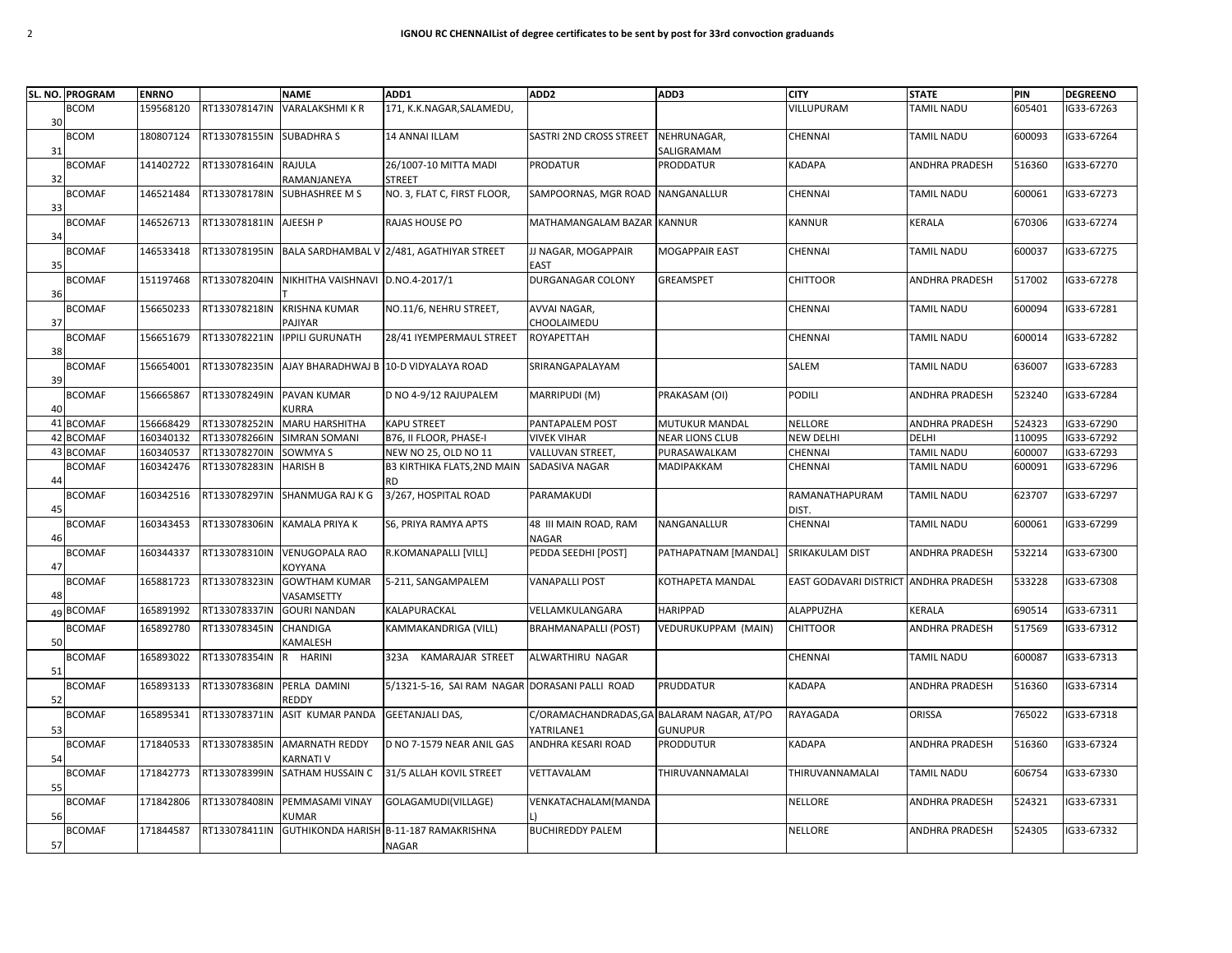| <b>BCOMAF</b><br>171847038<br>RT133078425IN<br>AISWARYA A R<br>NO:5 VENKATESWARA NAGAR<br><b>5TH SSTREET</b><br><b>ADYAR</b><br>CHENNAI                         | <b>TAMIL NADU</b> |        |            |
|-----------------------------------------------------------------------------------------------------------------------------------------------------------------|-------------------|--------|------------|
|                                                                                                                                                                 |                   | 600020 | IG33-67334 |
| 58                                                                                                                                                              |                   |        |            |
| 59 BCOMAF<br>NEW NO.12,/NEW NO.15<br>171847418<br>RT133078439IN<br><b>ARUNA R</b><br><b>VINAYAGAAM STREET</b><br><b>WEST B</b><br><b>CHENNAI</b>                | <b>TAMIL NADU</b> | 600033 | IG33-67336 |
| <b>BCOMAF</b><br>171849095<br>RT133078442IN<br>AKSHAY<br>FLAT EG, JAINS EIFFEL<br>NO 167A ARCOT ROAD<br>VADAPALANI<br>CHENNAI                                   | <b>TAMIL NADU</b> | 600026 | IG33-67337 |
| <b>60</b><br>PARAMESHWARAN<br>GARDEN.                                                                                                                           |                   |        |            |
| 171849522<br>KARTHIK MANIKANDA 466 PANTHCON ROAD<br><b>BCOMAF</b><br>RT133078456IN<br>EGMORE<br>CHENNAI                                                         | TAMIL NADU        | 600008 | IG33-67338 |
| 61                                                                                                                                                              |                   |        |            |
| <b>BCOMAF</b><br>178265301<br>RT133078460IN<br><b>INDHUJA S</b><br>16/118, 6TH CROSS STREET<br>ANNAI SATHYA NAGAR,<br>ARUMBAKKAM,<br>CHENNAI<br>62<br>KOYEMBEDU | <b>TAMIL NADU</b> | 600106 | IG33-67339 |
| <b>KAREEMULLA S</b><br><b>BCOMAF</b><br>178265319<br>RT133078473IN<br>DNO:15-851 SRIKALAHASTRHRI ROAD, RENIGUNTA<br>TIRUPATHI                                   | ANDHRA PRADESH    | 517520 | IG33-67340 |
| 63                                                                                                                                                              |                   |        |            |
| <b>BCOMAF</b><br>178265358<br>RT133078487IN<br>ABHINAV<br>14/15 GSA APARTMENTS 2ND<br>ROAD, GOPAL REDDY<br>CHENNAI                                              | TAMIL NADU        | 600082 | IG33-67341 |
| COLONY<br>64<br>SUBRAMANIAN S<br><b>CROSS</b>                                                                                                                   |                   |        |            |
| RT133078495IN<br>NO 3, JAYALAKSHMI<br>THANTHONI AMMAN<br><b>BCOMAF</b><br>178265380<br>PRIYADHARSHINI C<br><b>AGARAM</b><br>CHENNAI                             | TAMIL NADU        | 600082 | IG33-67342 |
| 65<br><b>FOUNDATIONS</b><br>STREET                                                                                                                              |                   |        |            |
| <b>BCOMAF</b><br>178265530<br>RT133078500IN<br>BALASUBRAMANIAN<br>54/41 NO:5 SHREYAS<br><b>DEVAR STREET</b><br>VILLIVAKKAM<br>CHENNAI                           | TAMIL NADU        | 600049 | IG33-67344 |
| APARTMENTS<br>66                                                                                                                                                |                   |        |            |
| RT133078513IN<br><b>BCOMAF</b><br>178265562<br><b>VISHNU ASOKAN</b><br>F1 FIRST FLLOR BLOCK 2<br>HOMES KAILASH AVENUE<br><b>OLD PERUNGALATHUR</b><br>CHENNAI    | TAMIL NADU        | 600063 | IG33-67346 |
| 67<br><b>DIAMOND</b>                                                                                                                                            |                   |        |            |
| <b>BCOMAF</b><br>178276651<br>RT133078527IN<br><b>THARANI</b><br>17 G1 GURU VALLUVAM FLATS AMMAN KOVIL STREET<br>VANUVAMPET<br>CHENNAI<br>68<br>PADMANABHAN     | TAMIL NADU        | 60009  | IG33-67356 |
| 69 BCOMAF<br>178276669<br><b>GOWTHAM SURU</b><br>5-98 KASPA STREET<br>VIZIANAGARAM<br>VIZIANAGARAM<br>RT133078535IN<br>CHIPURUPALLI                             | ANDHRA PRADESH    | 535128 | IG33-67357 |
| <b>BCOMAF</b><br>178276676<br>RT133078544IN<br>ANDHRA KESARI ROAD<br>PRODDATUR<br>NIRANJAN REDDY<br>D NO 7-1579 NEAR ANIL GAS<br><b>KADAPA</b>                  | ANDHRA PRADESH    | 516360 | IG33-67358 |
| 70<br>KARNATI V                                                                                                                                                 |                   |        |            |
| <b>BCOMAF</b><br>178278956<br>RT133078558IN<br>A7, II FLOOR<br><b>GIRIDHAR S</b><br>PARAMOUNT PARK<br>VIJAYA NAGAR, VELACHERY<br><b>CHENNAI</b>                 | TAMIL NADU        | 600042 | IG33-67360 |
| 71                                                                                                                                                              |                   |        |            |
| 72 BCOMAF<br>178279023<br>SAGILI VIJAYA SREE<br>RT133078561IN<br>15/513-4, BALAJI NAGAR 2<br>PRODDATUR<br>KADAPA                                                | ANDHRA PRADESH    | 516360 | IG33-67361 |
| <b>BCOMAF</b><br>178283087<br>RAMANNAGUDEM VILLAGE TADEPALLIGUDEM MANDAL<br><b>WEST GODAVARI</b><br>RT133078575IN<br>MADDIPATI VENKATA 1-128, RAMALAYAM STREET  | ANDHRA PRADESH    | 534101 | IG33-67368 |
|                                                                                                                                                                 |                   |        |            |
| 73<br>NAGA ARAVIND<br>DISTRICT                                                                                                                                  |                   |        |            |
| <b>BCOMAF</b><br>178283110<br>RT133078589IN<br>SRINIDHI TA<br>FLAT A3 VISWANETHRAM<br>20 LAKSHMI NAGAR 3RD<br>100 FEET ROAD,<br>CHENNAI                         | TAMIL NADU        | 600061 | IG33-67369 |
| STAGE<br><b>FLATS</b><br>NANGANALLUR<br>74                                                                                                                      |                   |        |            |
| NO 16/17 GENERAL SWAMY<br><b>BCOMAF</b><br>178283173<br>RT133078592IN<br>SINGAREDDY SURESH<br>TRIPLICANE<br>CHENNAI                                             | TAMIL NADU        | 600005 | IG33-67370 |
| 75<br><b>STREET</b>                                                                                                                                             |                   |        |            |
| "AGASTYA", OLD NO 18/NEW<br><b>BCOMAF</b><br>178285730<br>RT133078601IN<br><b>SAI AVINASH</b><br><b>WEST MAMBALAM</b><br>RAM COLONY,<br>CHENNAI                 | <b>TAMIL NADU</b> | 600033 | IG33-67380 |
| 76<br><b>NO 14</b>                                                                                                                                              |                   |        |            |
| <b>BCOMAF</b><br>183570026<br>RT133078615IN<br>NARESH KUMAR S<br>D.NO.8-602-1, TEACHERS<br>C T M CROSS ROAD<br>MADANAPALLI [MANDAL]<br><b>CHITTOOR DIST</b>     | ANDHRA PRADESH    | 517319 | IG33-67381 |
| 77<br>COLONY                                                                                                                                                    |                   |        |            |
| <b>BCOMAF</b><br>183570248<br>RT133078629IN<br><b>GOKAVARAPU SRIRAJ</b><br>G49 - A2, VAIGAI APARTMENT<br>V.O.C NAGAR FIRST STREET, ANNA NAGAR EAST<br>CHENNAI   | TAMILNADU         | 600102 | IG33-67385 |
| 78                                                                                                                                                              |                   |        |            |
| 183570327<br><b>BCOMAF</b><br>RT133078632IN<br>RESHMI J<br>SAI SATHGURU WOMENS<br>2, BASKARA<br>RANGARAJAPURAM, KODA<br>CHENNAI                                 | TAMIL NADU        | 600024 | IG33-67387 |
| HOSTEL<br>SRT, NAGARJUNA NAGAR2<br><b>MBAKKAM</b><br>79                                                                                                         |                   |        |            |
| 80 BCOMAF<br>183570366<br>RT133078646IN<br>ARTHI A<br>57 NOORSAHIPURAM<br>NAMKARISALKULAM PO<br>SRIVILLIPUTTUR<br>VIRUDHUNAGAR DIST                             | TAMIL NADU        | 626125 | IG33-67388 |
| <b>BCOMAF</b><br>183570373<br><b>JIA R ARTRUVIN</b><br>PATHARAMPALLAM<br>THENGAIANATHAM PO<br>RT133078650IN<br>546 TEMPLE STREET<br>CHINNASALEM                 | TAMIL NADU        | 606201 | IG33-67389 |
| 81<br>TK,KALLAKURICHI DT                                                                                                                                        |                   |        |            |
| <b>BCOMAF</b><br>183570445<br>RT133078663IN<br><b>SANTHANAM S</b><br>AF 5 GURU PARADISE APTS<br>27, 7TH CROSS STREET<br>HINDU COLONY,<br>CHENNAI                | TAMIL NADU        | 600061 | IG33-67390 |
| 82<br>NANGANALLUR                                                                                                                                               |                   |        |            |
| <b>BCOMAF</b><br>183571683<br>RT133078677IN<br>SRIVATHSAN D<br>NEW NO.15, NACHIAPPAN<br>CHENNAI<br>MAHALINGAPURAM<br>NUNGAMBAKKAM                               | TAMIL NADU        | 600034 | IG33-67392 |
| 83<br>STREET                                                                                                                                                    |                   |        |            |
| <b>BCOMAF</b><br>183837007<br>RT133078685IN<br>SHARMILI<br>24/34, ALANGATHA STREET<br>TRIPLICANE<br>CHENNAI                                                     | TAMIL NADU        | 600005 | IG33-67396 |
| RAJENDRAN<br>84                                                                                                                                                 |                   |        |            |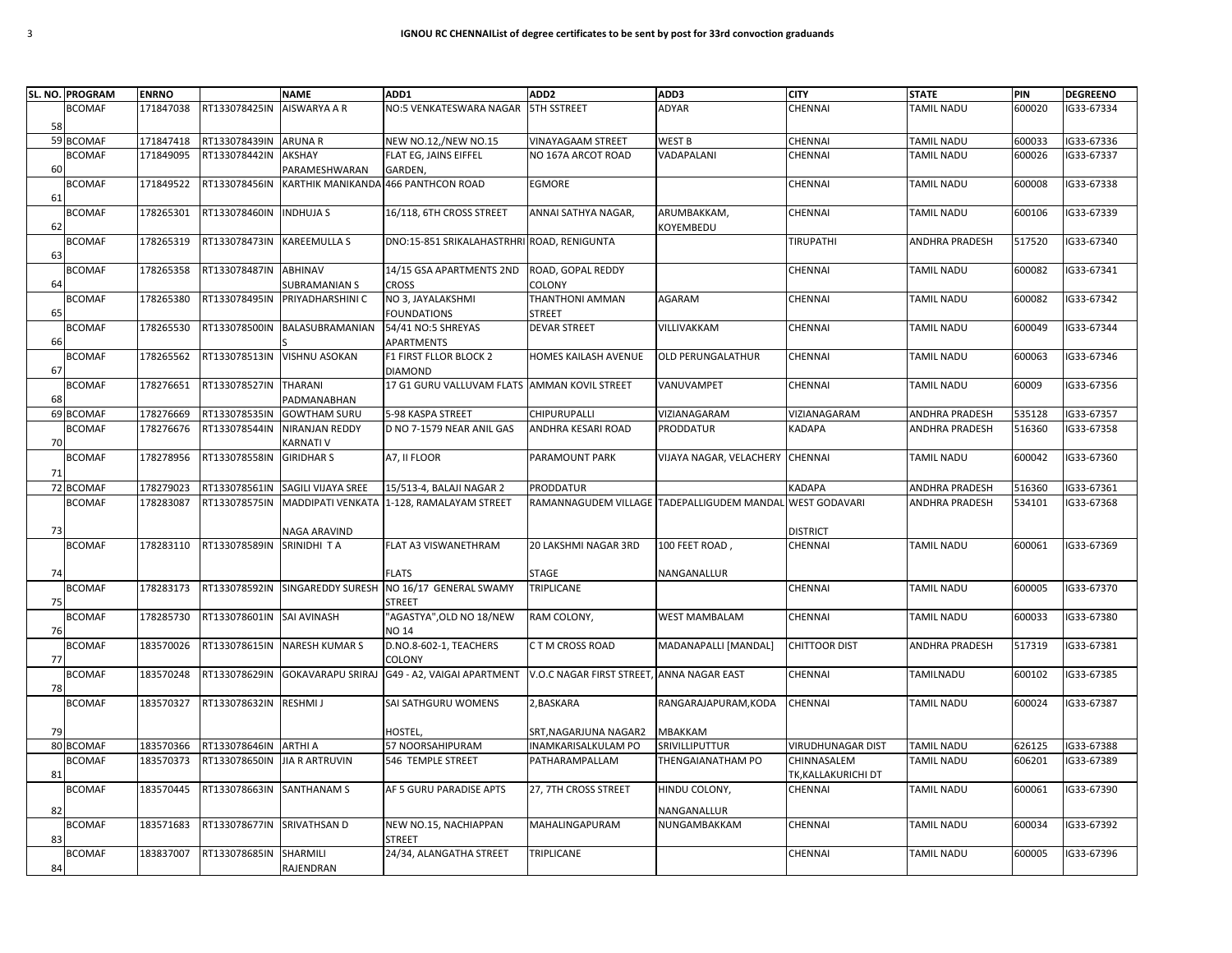|         | SL. NO. PROGRAM | <b>ENRNO</b> |                            | <b>NAME</b>                          | ADD1                                    | ADD <sub>2</sub>                    | ADD3                  | <b>CITY</b>                     | <b>STATE</b>                     | PIN    | <b>DEGREENO</b> |
|---------|-----------------|--------------|----------------------------|--------------------------------------|-----------------------------------------|-------------------------------------|-----------------------|---------------------------------|----------------------------------|--------|-----------------|
|         | <b>BCOMAF</b>   | 183837189    | RT133078694IN              | <b>VIPPALA NEELAM</b>                | HYUNDAI MOTOR INDIA                     | M-6, 1ST FLOOR, UPPAL               | <b>JASOLA</b>         | <b>NEW DELHI</b>                | <b>NEW DELHI</b>                 | 110025 | IG33-67399      |
| 85      |                 |              |                            | REDDY                                | LIMITED                                 | <b>BUILDING</b>                     |                       |                                 |                                  |        |                 |
|         | 86 BED          | 151182174    | RT133078703IN              | <b>RAVIM</b>                         | <b>MANI COMPLEX</b>                     | PATTALAMMA STREET                   | DENKANIKOTTA          | <b>KRISHNAGIRI DT</b>           | Tamil Nadu                       | 635107 | IG33-67410      |
|         | <b>BED</b>      | 151186250    | RT133078717IN              | KOTEESWARAN G                        | NO 44 EARI KODI STREET                  | <b>MANGALAM VILLAGE POST</b>        |                       | THIRUVANNAMALAI                 | <b>Tamil Nadu</b>                | 606752 | IG33-67411      |
| 87      |                 |              |                            |                                      |                                         |                                     |                       |                                 |                                  |        |                 |
|         | <b>BED</b>      | 160345575    | RT133078725IN              | PUSHPALATHA.J                        | W/O C.RAJKUMAR                          | 438, SCHOOL STREET                  | NALLAVANPALAYAM       | CHENNAI                         | <b>Tamil Nadu</b>                | 606603 | IG33-67413      |
| 88      |                 |              |                            |                                      |                                         |                                     | TIRUVANNAMAL          |                                 |                                  |        |                 |
|         | <b>BED</b>      | 160345582    | RT133078734IN              | VIJAYA DEVI M                        | D/O M MANI                              | M-1/2 THIRD CROSS STREET M K COLONY |                       | NEYVELI                         | <b>Tamil Nadu</b>                | 607802 | IG33-67414      |
| 89      |                 |              |                            |                                      |                                         |                                     |                       |                                 |                                  |        |                 |
|         | <b>BED</b>      | 160345719    | RT133078748IN AKILA R      |                                      | PLOT NO S3                              | <b>AVARAM POO STREET,</b>           | POONGA NAGAR, KAKALUR | THIRUVALLUR                     | <b>TAMIL NADU</b>                | 602001 | IG33-67415      |
| 90      |                 |              |                            |                                      |                                         |                                     |                       |                                 |                                  |        |                 |
|         | <b>BED</b>      | 160345726    | RT133078751IN              | JOSEPHINE FLARENCE 58C, RAYALA NAGAR |                                         | SECOND MAIN ROAD                    | RAMAPURAM             | CHENNAI                         | <b>TAMIL NADU</b>                | 600089 | G33-67416       |
|         |                 |              |                            |                                      |                                         |                                     |                       |                                 |                                  |        |                 |
| 91      |                 |              |                            | <b>BRISHKILA R</b>                   |                                         |                                     |                       |                                 |                                  |        |                 |
|         | <b>BED</b>      | 160345797    | RT133078765IN              |                                      | LAKSHMI BHARATHI P 1B, MATHANAMPALAYAM  | PILLAIYARPALAYAM                    |                       | KANCHIPURAM                     | <b>Tamil Nadu</b>                | 631501 | IG33-67417      |
|         |                 |              |                            |                                      |                                         |                                     |                       |                                 |                                  |        |                 |
| 92      |                 |              |                            |                                      | STREET                                  |                                     |                       |                                 |                                  |        |                 |
|         | <b>BED</b>      | 160345805    |                            | RT133078779IN RAMAMOORTHIS           | NO.17, RAMAR KOVIL STREET               | <b>KANNADIYA PALAYAM</b>            | PENNATHUR POST        | <b>VELLORE DIST</b>             | <b>Tamil Nadu</b>                | 632058 | IG33-67418      |
| 93      |                 |              |                            |                                      |                                         | VILLAGE                             |                       |                                 |                                  |        |                 |
|         | <b>BED</b>      | 160345916    | RT133078782IN PANDIAN V    |                                      | 559, DR.AMBEDKAR STREET                 | RENDERIPET VILLAGE                  | <b>POLUR</b>          | THIRUVANNAMALAI DIST            | <b>Tamil Nadu</b>                | 606803 | IG33-67419      |
| 94      |                 |              |                            |                                      |                                         |                                     |                       |                                 |                                  |        |                 |
|         | <b>BED</b>      | 171839618    |                            | RT133078796IN SELVASEGARAN. D.K      | NO.41, GANGAIAMMAN KOVIL THATTANCHAVADY |                                     |                       | <b>PUDUCHERRY</b>               | Pondicherry                      | 605009 | G33-67420       |
| 95      |                 |              |                            |                                      | ST,                                     |                                     |                       |                                 |                                  |        |                 |
|         | <b>BED</b>      | 171839625    | RT133078805IN              | JASMINE JENNEFER V                   | NO.20 A /4 BENTLEMEN                    | <b>FIRST LANE</b>                   | ROYAPURAM             | CHENNAI                         | <b>Tamil Nadu</b>                | 600013 | IG33-67421      |
| 96      |                 |              |                            |                                      | GARDEN                                  |                                     |                       |                                 |                                  |        |                 |
|         | <b>BED</b>      | 171839632    | RT133078819IN SASIKUMAR C  |                                      | NO.10 PILLAIYAR KOIL STREET             | <b>VENGATACHALAM NAGAR</b>          | VAITHIKUPPAM          | <b>PUDUCHERRY</b>               | Pondicherry                      | 605012 | IG33-67422      |
| 97      |                 |              |                            |                                      |                                         |                                     |                       |                                 |                                  |        |                 |
|         | 98 BED          | 171839657    | RT133078822IN              | MANOJ KUMAR. R                       | NO.18, POINT CARE STREET                | OK PALAYAM                          | MUDALIARPET           | <b>PUDUCHERRY</b>               | Pondicherry                      | 605004 | IG33-67423      |
|         | 99 BED          | 171839664    | RT133078836IN              | SENTHIL KUMAR S                      | NO.5, AMMAN KOIL STREET                 | DR.AMBEDKAR NAGAR                   | PATTABIRAM            | CHENNAI                         | <b>Tamil Nadu</b>                | 600072 | IG33-67424      |
| 100 BED |                 | 171839689    | RT133078840IN              | SADHIS E                             | NO:9 1ST STREET                         | DR AMBETHKAR NAGAR                  | NETTAPAKKAM           | <b>PUDUCHERRY</b>               | <b>Tamil Nadu</b>                | 605106 | IG33-67426      |
| 101 BED |                 | 171839696    | RT133078853IN              | SARVESWARAN R                        | NO.14, KALLARI STREET                   | <b>DAYIDAPET</b>                    | VANDRAPET             | <b>PONDICHERRY</b>              | <b>PONDICHERRY</b>               | 605001 | IG33-67427      |
|         | <b>BED</b>      | 171839704    | RT133078867IN              | KAVITHA M                            | 37/IV VALLUVAR STREET                   | CHINNA DHAMAL                       | PERNAMBUT,            | <b>VELLORE (DISTRICT)</b>       | <b>Tamil Nadu</b>                | 635810 | G33-67428       |
| 102     |                 |              |                            |                                      |                                         | CHERUVU (POST)                      |                       |                                 |                                  |        |                 |
|         | <b>BED</b>      | 171839711    | RT133078875IN RAMYA P      |                                      | NO.2/3 A, MUTHAMIZH                     | THUNDALAM, SRMC BACK                | ANNA NAGAR            | CHENNAI                         | <b>Tamil Nadu</b>                | 600077 | IG33-67429      |
| 103     |                 |              |                            |                                      | STREET                                  | SIDE                                |                       |                                 |                                  |        |                 |
|         | <b>BED</b>      | 171839743    | RT133078884IN THIRUPATHI R |                                      | 3/8, MUTHAGOUNDANOOR                    | PUTHAGARAM POST                     | NATRAMPALLI TALUK     | <b>VELLORE DISTRICT</b>         | <b>Tamil Nadu</b>                | 635651 | IG33-67430      |
| 104     |                 |              |                            |                                      |                                         |                                     |                       |                                 |                                  |        |                 |
|         | <b>BED</b>      | 171839750    |                            | RT133078898IN SAGAYA LEENA A         | NO.2, 6TH STREET,                       | ANNA NAGAR,                         | THIRUVALLUR           | CHENNAI                         | <b>Tamil Nadu</b>                | 600072 | IG33-67431      |
| 105     |                 |              |                            |                                      |                                         | PATTABIRAM                          |                       |                                 |                                  |        |                 |
|         | <b>BED</b>      | 171839822    | RT133078907IN ROHINI R     |                                      | NO.33A, OTHAVADAI STREET                | <b>MUDALIARPET</b>                  |                       | <b>PUDUCHERRY</b>               | Pondicherry                      | 605004 | IG33-67433      |
| 106     |                 |              |                            |                                      |                                         |                                     |                       |                                 |                                  |        |                 |
| 107 BED |                 | 171839830    | RT133078915IN              | <b>BALAJI. C</b>                     | NO.34, VALLALAR STREET                  | NALANKULAM                          | KARAIKAL              | THIRUNALLAR                     | Pondicherry                      | 609607 | IG33-67434      |
| 108 BED |                 | 171839847    | RT133078924IN              | <b>LAKSHMIS</b>                      | NO.12 FIRST CROSS ROAD                  | PERIYAR NAGAR                       | VALATHERU             | <b>KARAIKAL DISTRICT</b>        | <b>Tamil Nadu</b>                | 609602 | IG33-67435      |
| 109 BED |                 | 171839940    | RT133078938IN              | MEENA D                              | NO.38, FIFTH STREET                     | PUDHU NAGAR                         | REDDIAR PALAYAM       |                                 |                                  | 605010 | G33-67436       |
| 110 BED |                 | 171839958    | RT133078941IN              | JAMES KUMAR. K                       | NO. 152 III CROSS                       | <b>DIAMOND NAGAR</b>                | MARIE OULGRAET        | PUDUCHERRY<br><b>PUDUCHERRY</b> | Pondicherry<br><b>PUDUCHERRY</b> | 605010 | G33-67437       |
|         | <b>BED</b>      | 171839965    | RT133078955IN              | SANGEETHA G                          | KARUTHAMARAMPATTI (VILL)                | CHAPPARTHI(PO)                      |                       | KRISHNAGIRI                     | Tamil Nadu                       | 635106 | IG33-67438      |
|         |                 |              |                            |                                      |                                         |                                     |                       |                                 |                                  |        |                 |
| 111     | <b>BED</b>      | 171839997    | RT133078969IN SUNITHA A    |                                      | NO.289 GOVINDAPURAM                     | KOLATHUR VIA & POST                 | PALLIPAT TALUK'       | THIRUVALLUR DISTRICT            | <b>Tamil Nadu</b>                | 631207 | IG33-67440      |
|         |                 |              |                            |                                      |                                         |                                     |                       |                                 |                                  |        |                 |
| 112     |                 |              |                            |                                      | STREET                                  |                                     |                       |                                 |                                  |        |                 |
|         | <b>BLIS</b>     | 175798513    |                            | RT133078972IN SHIVARANJHANI. M       | NO.3, 1ST STREET, GOKUL                 | ARULMURUGAN                         | CHROMPET, CHENNAI-44  | CHENNAI                         | <b>TAMIL NADU</b>                | 600044 | IG33-67443      |
| 113     |                 |              |                            |                                      | <b>GARDEN</b>                           | RAMAMOORTHY NAGAR,                  |                       |                                 |                                  |        |                 |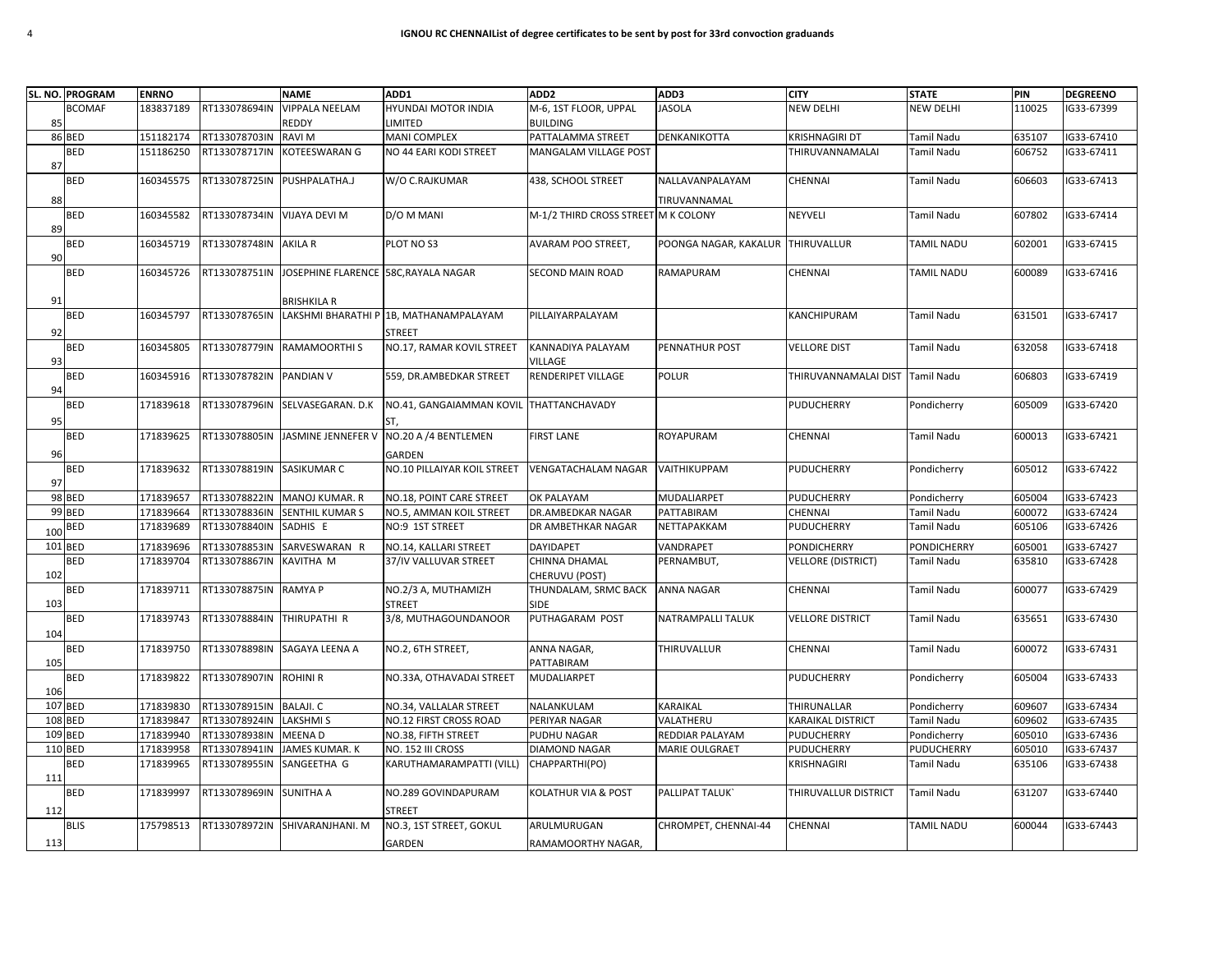|         | SL. NO. PROGRAM | <b>ENRNO</b> |                          | <b>NAME</b>                         | ADD1                                 | ADD <sub>2</sub>               | ADD3                          | <b>CITY</b>          | <b>STATE</b>          | PIN    | <b>DEGREENO</b> |
|---------|-----------------|--------------|--------------------------|-------------------------------------|--------------------------------------|--------------------------------|-------------------------------|----------------------|-----------------------|--------|-----------------|
|         | <b>BLIS</b>     | 175798520    | RT133078986IN            | L K ANITHA                          | NO:32 YAMUNAI STREET RAM             | <b>EXTENSION:1</b>             | <b>KANCHIPURAM DISTRICT</b>   | CHENNAI              | TAMIL NADU            | 603211 | IG33-67444      |
| 114     |                 |              |                          |                                     | <b>NAGAR</b>                         | <b>URAPPAKKAM</b>              |                               |                      |                       |        |                 |
|         | <b>BLIS</b>     | 180810122    | RT133078990IN            | SANTHOSH KUMAR R PLOT NO. 94B       |                                      | KARPAGAMBAL NAGAR              | NANDIVARAM                    | CHENNAI              | <b>TAMIL NADU</b>     | 603202 | IG33-67446      |
| 115     |                 |              |                          |                                     |                                      |                                | GUDUVANCHERY                  |                      |                       |        |                 |
|         | BSC(MAJ)PHE     | 111102710    | RT133079006IN            | <b>DEVENDRA SINGH</b>               | DEVENDRA S/O PREM SING               | <b>NEAR THARU VIKASH</b>       | SITARGANJ                     | KHATIMA, U.S.NAGAR   | UTTARAKHAND           | 262308 | IG33-67452      |
| 116     |                 |              |                          | KHOLIYA                             | KHOLIYA                              | BHAWAN,                        | ROAD, BHOOR, KHATIMA          |                      |                       |        |                 |
|         | <b>BSCAS</b>    | W11543899    | RT133079010IN            | JEYARAM PANDIAN R SF-1, PLOT NO.196 |                                      | 6TH MAIN ROAD, NAGAPPA         | <b>CHROMEPET</b>              | CHENNAI              | <b>TAMIL NADU</b>     | 600044 | IG33-67458      |
| 117     |                 |              |                          |                                     |                                      | NAGAR,                         |                               |                      |                       |        |                 |
| 118     | <b>BSCN</b>     | 051584433    | RT133079023IN            | <b>PADMINI R</b>                    | D NO 4-1480/1                        | MASEEDUMITTA                   | GREAMSPET                     | <b>CHITTOOR</b>      |                       | 517002 | IG33-67460      |
| 119     | <b>BTME</b>     | 090575326    |                          | RT133079037IN JAGANNATHAN S         | NO.3/34, BIG STREET                  | THIRUMANI                      | CHEYYAR TK.                   | THIRUVANNAMALAI DT.  | <b>TAMILNADU</b>      | 604504 | IG33-67461      |
|         | <b>BTS</b>      | 156663673    | RT133079045IN            | <b>AKANKSHA SINGH</b>               | DOOR NO.-F2, FIRST FLOOR             | M.VRESIDENCY,                  | GUDUVANCHERY, CHENNAI CHENNAI |                      | TAMIL NADU            | 603202 | IG33-67469      |
| 120     |                 |              |                          |                                     |                                      | <b>BHARATHIDASAN ST</b>        |                               |                      |                       |        |                 |
|         | <b>BTS</b>      | 163082006    | RT133079054IN            | M ANIL KUMAR                        | PLOT NO:59                           | 2ND MAIN ROAD,                 | ADAMBAKKAM                    | <b>CHENNAI</b>       | TAMIL NADU            | 600088 | IG33-67471      |
| 121     |                 |              |                          | REDDY                               |                                      | SECRATRAIT CLN                 |                               |                      |                       |        |                 |
|         | <b>DCIM</b>     | 092531660    | RT133079068IN            | <b>KATHIRAVAN R</b>                 | PLOT NO 39, VALLUVAR                 | NEAR BHARATHIDASAN             | HOSUR OUTER RING ROAD         | <b>HOSUR</b>         | TAMIL NADU            | 635109 | IG33-67613      |
| 122     |                 |              |                          |                                     | <b>NAGAR</b>                         | <b>NAGAR</b>                   |                               |                      |                       |        |                 |
|         | DCIM            | 100036267    | RT133079071IN            | <b>DURGA PRASAD</b>                 | DURGAPRASAD S/O                      | SUNDARAYYA COLLONEY            | KRISHNA                       | TIRUVURU (PO&MD)     | <b>ANDHRA PRADESH</b> | 521235 | IG33-67615      |
| 123     |                 |              |                          | DAMMALAPATI                         | SIVARAMAKRISHN                       |                                |                               |                      |                       |        |                 |
|         | <b>DECE</b>     | 156661551    | RT133079085IN            | <b>RATHIR</b>                       | NO.21/11, 3RD MAIN ROAD              | FLAT NO.8, NARMADA             | R.A.PURAM                     | <b>CHENNAI</b>       | <b>TAMIL NADU</b>     | 600028 | IG33-67617      |
| 124     |                 |              |                          |                                     |                                      | APARTMENTS                     |                               |                      |                       |        |                 |
|         | DECE            | 156662173    | RT133079099IN            | <b>KM ANUSHA</b>                    | PLOT NO.27, TRINITY FLATS            | <b>VEERABADHRA NAGAR 4TH</b>   | <b>VENGAIVASAL,</b>           | CHENNAI              | TAMIL NADU            | 600100 | IG33-67618      |
| 125     |                 |              |                          |                                     | [GF]                                 | <b>STREET</b>                  | MEDAVAKKAM                    |                      |                       |        |                 |
|         | 126 DECE        | 160340465    | RT133079108IN            | <b>ANITHA S</b>                     | 13, ANNA STREET                      | <b>GOVINDAPET</b>              | MUTHIRAPALAYAM                | PUDUCHERRY           | <b>PONDICHERRY</b>    | 605009 | IG33-67619      |
|         | DECE            | 171840787    | RT133079111IN            | <b>MUNMUN MISRA</b>                 | <b>B-100 PARK CLUB ROAD</b>          | <b>NEYVELI TOWNSHIP, BLOCK</b> | <b>CUDDALORE DISTRICT</b>     | NEYVELI              | <b>TAMIL NADU</b>     | 607803 | IG33-67621      |
| 127     |                 |              |                          |                                     |                                      | -25                            |                               |                      |                       |        |                 |
|         | 128 DECE        | 178280336    | RT133079125IN JAYANTHI K |                                     | 2/716 - 1, M M NAGAR                 | MOOKANDAPALLI                  | <b>HOSUR</b>                  | KRISHNAGIRI          | <b>TAMIL NADU</b>     | 635126 | IG33-67624      |
|         | 129 DECE        | 180808251    | RT133079139IN            | <b>CHITRA B</b>                     | 155 E TYPE I QUARTERS                | <b>BLOCK 5</b>                 |                               | <b>NEYVELITS</b>     | <b>TAMIL NADU</b>     | 607803 | IG33-67627      |
| 130 DIM |                 | 130112591    | RT133079142IN            | <b>ANU K KORATH</b>                 | KOCHAKKAN HOUSE,                     | CHERAI PO,                     | CHERAI                        | ERNAKULAM            | KERALA                | 683514 | IG33-67634      |
| 131 DIM |                 | 160342602    | RT133079156IN            | POORVISHA S                         | 287/3, CHAITHANYA APTS.              | <b>BELLY AREA</b>              | ANNA NAGAR                    | CHENNAI              | TAMIL NADU            | 600040 | IG33-67637      |
| 132     | <b>DIM</b>      | 171853017    | RT133079160IN            | ATHIRALA.<br>SREENIVASULU           | 74, GURUNATH STREET                  | <b>PANEER NAGAR</b>            | MUGAPPAIR                     | <b>CHENNAI</b>       | TAMIL NADU            | 600037 | IG33-67642      |
|         | <b>DNHE</b>     | 180805636    | RT133079173IN            | R MALATHY                           | T-11, GOKUL FLATS                    | 30/31/18, THY GARAYA           | T.NAGAR,                      | CHENNAI              | TAMIL NADU            | 600017 | IG33-67656      |
| 133     |                 |              |                          |                                     |                                      | <b>GRAMINI ST</b>              |                               |                      |                       |        |                 |
| 134     | <b>DNHE</b>     | 180805675    | RT133079187IN            | FAROOQ BASHA M                      | NEW NO:22, OLD NO:58,                | UNIS ALI STREET,               | MOUNT ROAD, ELLIS ROAD,       | <b>CHENNAI</b>       | TAMIL NADU            | 600002 | IG33-67657      |
|         | <b>DNHE</b>     | 180809927    | RT133079195IN            | <b>RAVIMOHAN T</b>                  | 6A                                   | VAGEESWAR AVENUE               | KALATHUMETTU 4TH              | KOTTIVAKKAM, CHENNAI | <b>TAMIL NADU</b>     | 600041 | IG33-67659      |
|         |                 |              |                          |                                     |                                      |                                |                               |                      |                       |        |                 |
| 135     |                 |              |                          |                                     |                                      |                                | <b>CROSS STREET</b>           |                      |                       |        |                 |
|         | <b>DNHE</b>     | 180810219    | RT133079200IN            | <b>BALAJI S</b>                     | 25, KUMARASAMY STREET                | THIMIRI-632512                 | ARCOT TALUK, VELLORE          | <b>THIMIRI</b>       | TAMIL NADU            | 632512 | IG33-67660      |
| 136     |                 |              |                          |                                     |                                      |                                | <b>DISTRICT</b>               |                      |                       |        |                 |
| 137 DTG |                 | 180813783    | RT133079213IN            | <b>BHUVANA S</b>                    | NO.93C/30,                           | T.S.GOPAL NAGAR,               | THIRUVOTTRIYUR                | CHENNAI              | <b>TAMIL NADU</b>     | 600019 | IG33-67663      |
| 138     | <b>DTG</b>      | 180813809    | RT133079227IN            | SARAVANAKUMAR R                     | 22/27, 2ND FLOOR, 1ST CROSS 4TH LANE |                                | SASTHRI NAGAR, ADYAR          | <b>CHENNAI</b>       | TAMIL NADU            | 600020 | IG33-67665      |
| 139 DTS |                 | 186191674    | RT133079235IN            | <b>VIVEK S</b>                      | 10/1101 MOGAPPAIR EAST               | PARI SALAI                     | J J NAGAR EAST                | CHENNAI              | TAMIL NADU            | 600037 | IG33-67667      |
|         | MAEDU           | 165879917    | RT133079244IN            | MANJULA N                           | NO 6 SRIJEES APTS                    | 177, AVAI SHANMUGAM            | ROYAPETTAH                    | CHENNAI              | TAMIL NADU            | 600014 | IG33-67669      |
| 140     |                 |              |                          |                                     |                                      | SALAI                          |                               |                      |                       |        |                 |
|         | MAEDU           | 171842078    | RT133079258IN            | PUNITHA. K                          | 5\46, THIRUVALLUVAR NAGAR            | <b>ALANDUR</b>                 | KANCHIPURAM                   | CHENNAI              | TAMIL NADU            | 600016 | IG33-67670      |
| 141     |                 |              |                          |                                     |                                      |                                |                               |                      |                       |        |                 |
|         | <b>142 MAH</b>  | 141403036    | RT133079261IN            | <b>DEVINDER</b>                     | R6/6B                                | <b>NEW NAVY NAGAR</b>          | COLABA                        | <b>MUMBAI</b>        | MAHARASHTRA           | 400005 | IG33-67672      |
|         | MAH             | 151191252    | RT133079275IN            | <b>SUNIL KUMAR</b>                  | S/O LAXMAN RAM KULARIA               | VILL/POST - GARH BHOPJI        | TEHSIL - KHANDELA             | <b>DIST - SIKAR</b>  | RAJASTHAN             | 332719 | IG33-67673      |
| 143     |                 |              |                          | KULARIA                             |                                      |                                |                               |                      |                       |        |                 |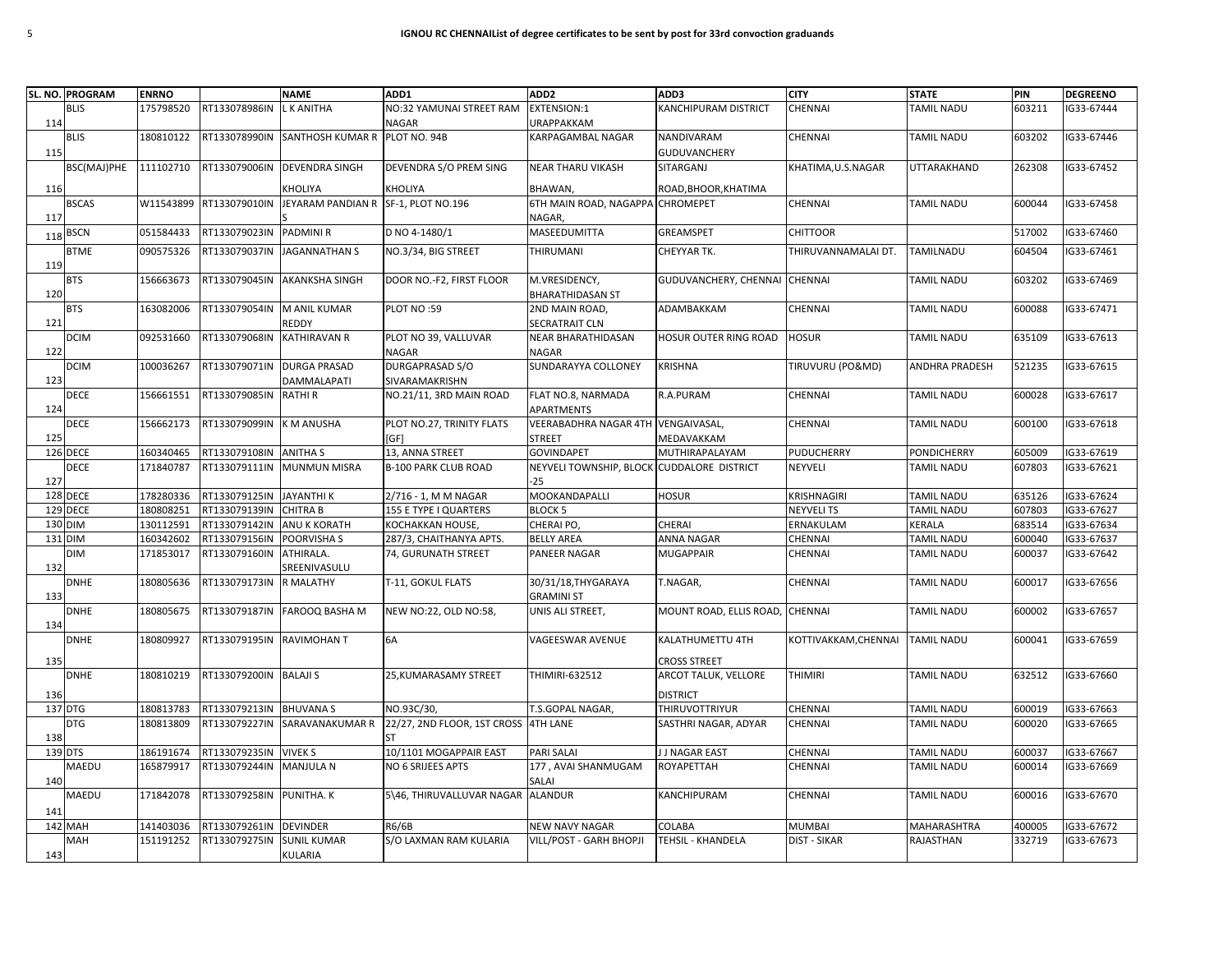|            | SL. NO. PROGRAM | <b>ENRNO</b> |                             | <b>NAME</b>                            | ADD1                                              | ADD <sub>2</sub>                       | ADD3                       | <b>CITY</b>                      | <b>STATE</b>  | PIN    | <b>DEGREENO</b> |
|------------|-----------------|--------------|-----------------------------|----------------------------------------|---------------------------------------------------|----------------------------------------|----------------------------|----------------------------------|---------------|--------|-----------------|
|            | <b>MAH</b>      | 151196283    | RT133079289IN               | MOHAMMAD                               | <b>ROOM NO 103</b>                                | <b>MANDAVI HOSTEL</b>                  | <b>JNU NEW CAMPUS</b>      | NEW DELHI                        | NEW DELHI     | 110067 | G33-67675       |
| 144        |                 |              |                             | RAFIJUDD IN ALI                        |                                                   |                                        |                            |                                  |               |        |                 |
|            | <b>145 MAH</b>  | 170087146    | RT133079292IN ANIL KULHARI  |                                        | A11/08, AKASH GANGA                               | <b>INS RAJALI</b>                      | <b>NAS ARAKKONAM</b>       | <b>VELLORE DIST.</b>             | TAMIL NADU    | 631006 | IG33-67678      |
|            | MAH             | 170088607    | RT133079301IN SUMIT KUMAR   |                                        | C/O JAIVEER SINGH                                 | 72 BY 435 AGARSAIN VIHAR JANSATH ROAD  |                            | <b>MUZAFFARNAGAR</b>             | UTTAR PRADESH | 251001 | G33-67680       |
|            |                 |              |                             |                                        |                                                   |                                        |                            |                                  |               |        |                 |
| 146        |                 |              | RT133079315IN               |                                        | C/O COMDT SNM PATTANAIK                           |                                        | MUZAFFARNAGAR              | <b>NOIDA</b>                     | UTTAR PRADESH | 201309 | IG33-67681      |
| 147        | MAH             | 170088850    |                             | <b>RESMI S NAIR</b>                    |                                                   | <b>COAST GUARD SELECTION</b><br>BOARD. | C1, SECTOR 62,             |                                  |               |        |                 |
| 148        | MAH             | 170089393    | RT133079329IN               | <b>GNANASEKARAN S</b>                  | 183 BAJANAI KOIL STREET                           | KAMMASAMUTHIRAM<br>nCT                 | <b>VELLORE DISTRICT</b>    | VELLORE                          | TAMIL NADU    | 632319 | IG33-67682      |
| 149        | MAPC            | 151191450    | RT133079332IN               | YOGESH KUMAR                           | HOUSE NO 198                                      | <b>VPO BADALA</b>                      | TEH-HANSI                  | <b>HISAR</b>                     | HARYANA       | 125042 | G33-67685       |
| 150        | <b>MAPY</b>     | 163082084    | RT133079346IN               | <b>RANGANATHAN R</b>                   | 64, SIXTH STREET,                                 | <b>GOKULAM COLONY</b>                  | <b>KOVAIPUDUR</b>          | COIMBATORE                       | TAMIL NADU    | 641042 | IG33-67687      |
| 151        | <b>MBADFM</b>   | 110781840    | RT133079350IN               | <b>SURESH P</b>                        | MOHANAPALAYAM VILLAGE                             | <b>THUMBUR POST</b>                    | POLUR TALUK                | T.V.MALAI DIST.                  | TAMIL NADU    | 606902 | G33-67689       |
|            | <b>MBADFM</b>   | 110783575    |                             | RT133079363IN LAKSHMI PRIYA R          | NO.6, FIRSTCROSS, EVEREST                         | <b>KURUNJI NAGAR</b>                   | LAWSPET                    | <b>PUDUCHERRY</b>                | PONDICHERRY   | 605008 | IG33-67690      |
| 152        |                 | 165879164    | RT133079377IN NATESA KUMAR  |                                        | <b>STREET</b><br>F4 - BLOCK-A                     | <b>EXTENSION</b>                       |                            | PEERKANKARANAI                   | TAMIL NADU    | 600063 | G33-67695       |
|            | MBADFM          |              |                             |                                        |                                                   | ASHOKA VIJAYALAKSHMI                   | T K C 1ST, UMA NAGAR       |                                  |               |        |                 |
| 153        | <b>MBADFM</b>   | 165880792    | RT133079385IN BRIJESH KUMAR |                                        | <b>VILLAGE SIKTAUR BAZAR</b>                      | <b>ENCLAVE</b><br>POST MANIRAM THANA   |                            | KANCHEEPURAM<br><b>GORAKHPUR</b> | UTTAR PRADESH | 273007 | IG33-67696      |
| 154        |                 |              |                             |                                        |                                                   | CHILUATAL                              |                            |                                  |               |        |                 |
|            | <b>MBADFM</b>   | 178266675    | RT133079394IN               | <b>MAHESHWARI G</b>                    | NO: 196, VKS ILLAM, 2ND                           | EMAYAM COLONY, ANNA                    |                            | CHENNAI                          | TAMIL NADU    | 600101 | G33-67697       |
| 155        |                 |              |                             |                                        | <b>STREET</b>                                     | <b>NAGAR WEST</b>                      |                            |                                  |               |        |                 |
|            | MBADHRM         | 115502199    | RT133079403IN JAYAPRAKASH V |                                        | 26, GOPINATHAN 2NDCROSS                           | <b>NARMADHA NAGAR</b>                  | ULLAGARAM                  | CHENNAI                          | TAMIL NADU    | 600091 | IG33-67698      |
| 156        |                 |              |                             |                                        | <b>STREET</b>                                     |                                        |                            |                                  |               |        |                 |
| 157        | <b>MBADHRM</b>  | 115504493    | RT133079417IN BHUVANESH B   |                                        | 26/8, ISHWARYA GARDEN                             | <b>COURT ROAD</b>                      | MARAVANERI                 | SALEM                            | TAMIL NADU    | 636007 | G33-67700       |
|            | <b>MBADHRM</b>  | 130112591    | RT133079425IN               | <b>ANU K KORATH</b>                    | KOCHAKKAN HOUSE,                                  | CHERAI PO,                             | CHERAI                     | ERNAKULAM                        | <b>KERALA</b> | 683514 | IG33-67702      |
| 158        |                 |              |                             |                                        |                                                   |                                        |                            |                                  |               |        |                 |
| <b>159</b> | MBADHRM         | 135395789    | RT133079434IN               | <b>SUHASINI S</b>                      | NO.1/7, 2ND STREET                                | KAVERI NAGAR                           | POONAMALLEE                | CHENNAI                          | TAMIL NADU    | 600056 | G33-67705       |
| 160        | MBADHRM         | 146521531    | RT133079448IN               | <b>GAYATHRI G</b>                      | NO.76, L.B. ROAD                                  | THIRUVANMIYUR                          |                            | CHENAI                           | TAMIL NADU    | 600041 | G33-67706       |
|            | MBADHRM         | 156651820    | RT133079451IN               | <b>MAHALAKSHMIR</b>                    | 11/33 THANDAVARAYA                                | OLD WASHERMENPET                       |                            | CHENNAI                          | TAMIL NADU    | 600021 | G33-67708       |
| 161        |                 |              |                             |                                        | MUDALI STRE                                       |                                        |                            |                                  |               |        |                 |
|            | <b>MBADHRM</b>  | 171840264    | RT133079465IN SADASIVAM R   |                                        | 5/116-A SAMBANDAR STREET                          | <b>SATHYA NAGAR</b>                    | RANIPET SIPCOT             | VELLORE                          | TAMIL NADU    | 632403 | G33-67712       |
| 162        |                 |              |                             |                                        |                                                   |                                        |                            |                                  |               |        |                 |
|            | <b>MBADHRM</b>  | 171845414    | RT133079479IN SANJOO SINGH  |                                        | NO 287/4 CHAITHANYA                               | <b>BELLY AREA</b>                      | ANNA NAGAR                 | CHENNAI                          | TAMIL NADU    | 600040 | G33-67713       |
| 163        |                 |              |                             |                                        | APARTMENTS                                        |                                        |                            |                                  |               |        |                 |
|            | MBADHRM         | 178266367    | RT133079482IN PADMAVATHI    |                                        | <b>G3 RICHMOND COURT BALAJI</b>                   | AVENUE SAMRAJ NAGAR                    | <b>CROSS SEMBAKKAM</b>     | CHENNAI                          | TAMIL NADU    | 600073 | G33-67714       |
| 164<br>165 | <b>MBADMM</b>   | 110784695    |                             | SUKUMAR<br>RT133079496IN ELAVAZHAGAN S | 1/12, KAVERI NAGAR                                | 8TH<br>KARUMANDAPAM                    |                            | <b>TRICHY</b>                    | TAMIL NADU    | 620001 | IG33-67715      |
|            | 166 MBADMM      | 115503500    | RT133079505IN               | <b>PRABHUB</b>                         | B1, SRI VALLABAM APTS.                            | J1566, 16TH MAIN ROAD                  | <b>ANNA NAGAR WEST</b>     | <b>CHENNAI</b>                   | TAMIL NADU    | 600040 | G33-67716       |
| 167        | <b>MBADMM</b>   | 125229559    |                             | RT133079519IN HARISH KUMAR R           | 39/26, NEHRUJI NAGAR                              | <b>5TH STREET</b>                      | <b>3RD CROSS</b>           | ARAKKONAM                        | TAMIL NADU    | 631003 | G33-67719       |
|            | 168 MBADMM      | 130112054    | RT133079522IN               | SADHANA                                | 30 SATHYA MURTHI STREET                           | TIRUVALLUR                             |                            | TIRUVALLUR                       | TAMIL NADU    | 602001 | G33-67720       |
|            | MBADMM          | 130112584    | RT133079536IN               | T ARYAMALA                             | 23/229 RAMNAGAR 3RD                               | VIJAYA NAGAR                           | VELACHERY                  | CHENNAI                          | TAMIL NADU    | 600042 | G33-67721       |
| 169        |                 |              |                             |                                        | <b>STREET</b>                                     |                                        |                            |                                  |               |        |                 |
| 170        | MBADMM          | 165879189    | RT133079540IN M BASKARAN    |                                        | NO:13, 1ST FLOOR                                  | SRI AMBAL GAJALAKSHMI<br><b>NAGAR</b>  | PH - 1 MANGADU             | CHENNAI                          | TAMIL NADU    | 600122 | G33-67723       |
|            | MBADMM          | 165880800    |                             | RT133079553IN YADLAPATI DURGA          | FLAT NO.F3, DOOR NO.286                           | NETHAJI STREET,                        | <b>MAHENDRA WORLD CITY</b> | <b>CHENGALPET TK</b>             | TAMIL NADU    | 603204 | IG33-67724      |
| 171        |                 |              |                             | NAGA DEEPTHI                           |                                                   | VEERAPURAM                             |                            | KANCHI DIST                      |               |        |                 |
| 172        | MBADMM          | 171847210    | RT133079567IN               |                                        | GOPALAKRISHNAN R 989 14TH CENTRAL CROSS<br>STREET | M K B NAGAR                            |                            | <b>CHENNAI</b>                   | TAMIL NADU    | 600039 | IG33-67725      |
|            | <b>MBADOM</b>   | 110784774    |                             | RT133079575IN SEETHARAMAN N            | D 301, URBAN VILLE                                | 334/45B, VELACHERRY                    | VELACHERRY                 | CHENNAI                          | TAMIL NADU    | 600042 | G33-67728       |
| 173        |                 |              |                             |                                        |                                                   | <b>MAIN ROAD</b>                       |                            |                                  |               |        |                 |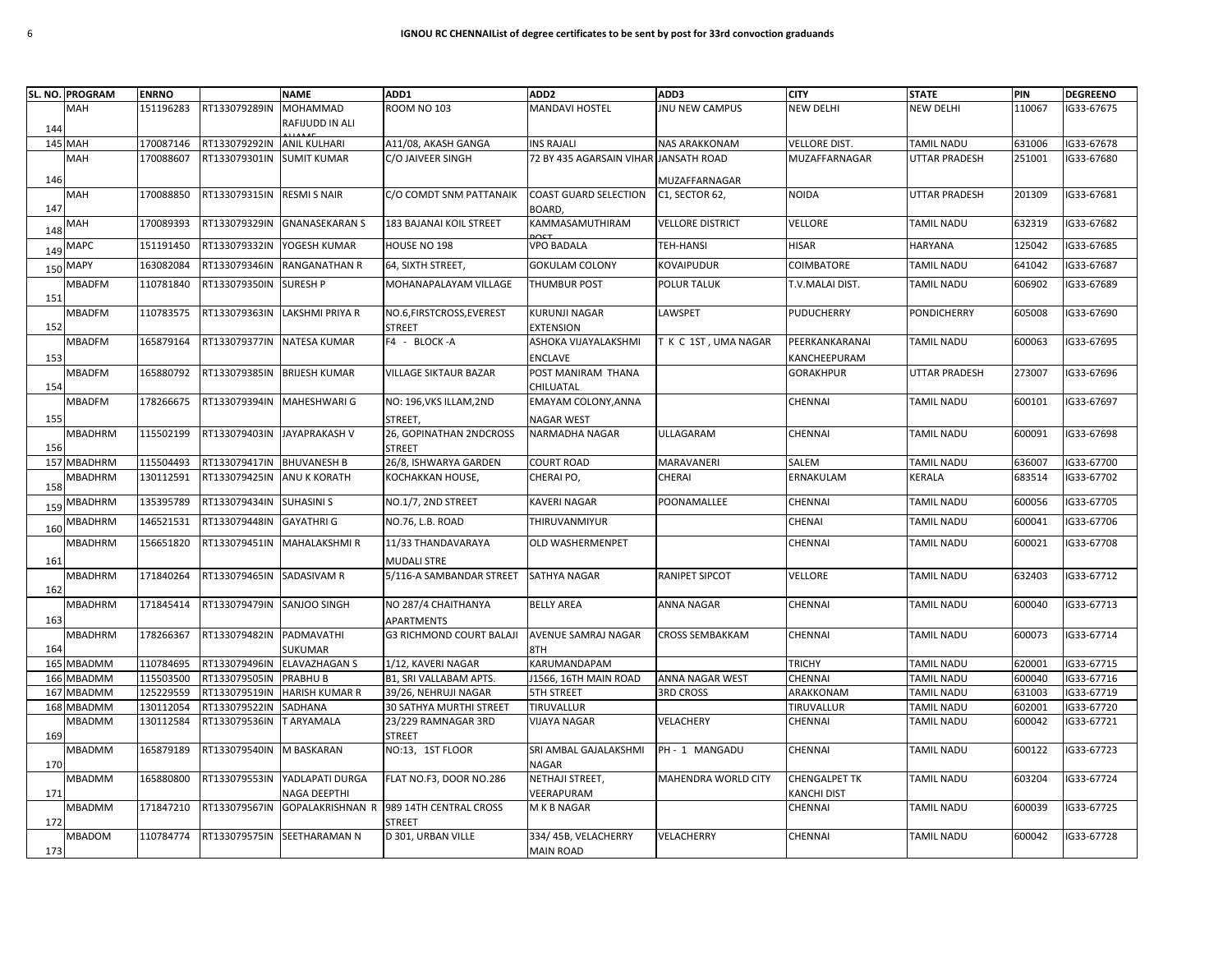|     | SL. NO. PROGRAM | <b>ENRNO</b> |                           | <b>NAME</b>                      | ADD1                                                       | ADD <sub>2</sub>                       | ADD3                        | <b>CITY</b>              | <b>STATE</b>          | PIN    | <b>DEGREENO</b> |
|-----|-----------------|--------------|---------------------------|----------------------------------|------------------------------------------------------------|----------------------------------------|-----------------------------|--------------------------|-----------------------|--------|-----------------|
|     | MBADOM          | 112321483    | RT133079584IN             | <b>T. KARTHICK</b>               | 1/236A, VSU DAYAL VILLA                                    | FLAT-S2, PILLAYAR KOVIL                | THORAIPAKKAM                | <b>CHENNAI</b>           | <b>TAMIL NADU</b>     | 600097 | G33-67729       |
| 174 |                 |              |                           |                                  |                                                            | <b>STREET</b>                          |                             |                          |                       |        |                 |
|     | <b>MBADOM</b>   | 141400861    | RT133079598IN             | <b>JOHNSON P</b>                 | NO 6A ELLAIAMMAN KOVIL                                     | <b>NEAR VIVEKANANDA</b>                | <b>THIRUVOTTIYUR</b>        | CHENNAI-19               | <b>TAMIL NADU</b>     | 600019 | G33-67733       |
| 175 |                 |              |                           |                                  | <b>STREET</b>                                              | <b>SCHOOL</b>                          |                             |                          |                       |        |                 |
|     | MBADOM          | 146521681    | RT133079607IN SRIDHARAN R |                                  | NO.102, BIG STREET                                         | KARANAMBUT VILL.&POST                  |                             | VELLORE                  | <b>TAMIL NADU</b>     | 632519 | G33-67735       |
| 176 |                 |              |                           |                                  |                                                            |                                        |                             |                          |                       |        |                 |
|     | MBADOM          | 151192380    | RT133079615IN             | <b>JERIN SAHAYA</b>              | 1-3G, SUNDARKAND                                           | VADAKKUPATTU MAIN                      | MEDAVAKKAM                  | CHENNAI                  | <b>TAMIL NADU</b>     | 600100 | IG33-67736      |
| 177 | MBADOM          | 160342490    | RT133079624IN             | GEORGE<br><b>GIRISH V</b>        | APARTMENT<br>SR.MANAGER I&C, BPCL                          | ROAD<br>SOUTHERN REG. OFFICE           | 11TH MAIN ROAD, ANNA        | CHENNAI                  | <b>TAMIL NADU</b>     | 600040 | G33-67740       |
|     |                 |              |                           |                                  |                                                            |                                        |                             |                          |                       |        |                 |
| 178 | <b>MBADOM</b>   | 160343399    | RT133079638IN             | <b>MALIREDDY</b>                 | 2-206 VEMULA VILLAGE & PO                                  | OFF<br>MUNDLAMURU [MD]                 | <b>NAGAR WEST</b>           | PRAKASAM DIST            | <b>ANDHRA PRADESH</b> | 523265 | G33-67741       |
| 179 |                 |              |                           | RAMAKRISHNA                      |                                                            |                                        |                             |                          |                       |        |                 |
|     | <b>MBADOM</b>   | 165879085    | RT133079641IN             | <b>B S PRABHAKARAN</b>           | NO-4, E BLOCK, V.V. GIR                                    | SRI SAI KRISHNA HOMES,                 | ANNANUR                     | CHENNAI /                | <b>TAMIL NADU</b>     | 600109 | G33-67742       |
| 180 |                 |              |                           |                                  | <b>STREET</b>                                              | <b>DEVI NA</b>                         |                             | THIRUVALLUR              |                       |        |                 |
|     | <b>MBADOM</b>   | 178266485    |                           | RT133079655IN GUNASEKARAN M      | FLAT 2B JEYSELVAMS NO:741                                  | <b>4TH AVENUE D-SECTOR</b>             | <b>WEST EXTENSION</b>       | <b>CHENNAI</b>           | <b>TAMIL NADU</b>     | 600101 | G33-67743       |
| 181 |                 |              |                           |                                  |                                                            | ANNA NAGAR                             |                             |                          |                       |        |                 |
|     | MCA             | 105040438    | RT133079669IN             | <b>MAGIMAI ORIEAL</b>            | 2/78, RAILWAY NEW LINE                                     | NEAR VOLLY BALL GROUND MUGAIYUR        |                             | VILLUPURAM               | <b>TAMIL NADU</b>     | 605755 | G33-67744       |
| 182 |                 |              |                           | <b>FETHICS I</b>                 |                                                            |                                        |                             |                          |                       |        |                 |
|     | <b>183 MCA</b>  | 115516061    | RT133079672IN             | <b>KADHIRVEL K</b>               | <b>NILAVOOR</b>                                            | NILAVOOR POST                          | YELLAGIRI HILLS             | TIRUPATTUR DIST.         | <b>TAMIL NADU</b>     | 635853 | G33-67748       |
|     | <b>MCA</b>      | 115516165    | RT133079686IN             | <b>PRAVEEN R</b>                 | PRAVEEN R S/O ROBERT R                                     | OLD: D/NO 3/165, NEW:                  | JEEVA NAGAR, BELATHUR-      | <b>KRISHNAGIRI DIST</b>  | <b>TAMIL NADU</b>     | 635124 | G33-67749       |
| 184 |                 |              |                           |                                  |                                                            | 3/195                                  | PO, HOSUR                   |                          |                       |        |                 |
|     | <b>MCA</b>      | 115516269    |                           | RT133079690IN GNANAMUTHU M       | S/O MARIYANAYAGAM                                          | D.NO: 219, SEVIYAR KOTTAI NATRAPALAYAM |                             | KRISHNAGIRI DIST.        | <b>TAMIL NADU</b>     | 635853 | G33-67750       |
| 185 | <b>MCA</b>      | 115516276    | RT133079709IN             | <b>JOAN BRITTO S</b>             | <b>JOAN BRITTO S</b>                                       | 308, KANDIYAPURAM SLR                  | KANGARSEVAL,                | SIVAKASI,                | <b>TAMIL NADU</b>     | 626131 | G33-67751       |
|     |                 |              |                           |                                  |                                                            |                                        |                             |                          |                       |        |                 |
| 186 |                 |              |                           |                                  |                                                            | CAMP                                   | VEMBAKKOTTAI                | <b>VIRUDHUNAGAR DIST</b> |                       |        |                 |
| 187 | <b>MCA</b>      | 115516355    | RT133079712IN             | PRATHIPA J                       | 15/1,11TH A CROSS ROAD                                     | <b>KANAKA NAGAR</b>                    | RT NAGAR POST               | BANGALORE                | <b>KARNATAKA</b>      | 560032 | IG33-67752      |
|     | <b>MCA</b>      | 125236776    |                           |                                  | RT133079726IN SRIRAMABATHIRAN S GURU KRUPA, PLOT NO.41     | DOORNO.1/241                           | <b>5TH STREET, MUDICHUR</b> | CHENNAI                  | <b>TAMIL NADU</b>     | 600048 | G33-67754       |
| 188 |                 |              |                           |                                  |                                                            | ASTALAKSHMI NAGAR                      |                             |                          |                       |        |                 |
| 189 | <b>MCA</b>      | 125457606    | RT133079730IN             | <b>KARTHIKA DEVI K K</b>         | 23/48, MELATHERU                                           | ERANIEL                                | NEYYOOR PO                  | KANYAKUMARI              | <b>TAMIL NADU</b>     | 629802 | G33-67756       |
|     | MCA             | 125457613    | RT133079743IN             | <b>NAMBISUBHA P</b>              | PLOT NO:4, GURU RAMESH                                     | <b>NEAR GANGAIAMMAN</b>                | TIRUTHAVELI                 | <b>GUDUVANCHERY</b>      | TAMIL NADU            | 603203 | G33-67757       |
| 190 | <b>MCA</b>      | 130112774    |                           | RT133079757IN ASWINI KIRITHIKA D | <b>NAGAR</b><br>NO 7 RAJASEKAR NAGAR                       | <b>STREET</b><br>KK THAZAI M M C       | CHENNAI                     | THIRUVALLUR              | <b>TAMIL NADU</b>     | 600051 | G33-67759       |
| 191 |                 |              |                           |                                  |                                                            |                                        |                             |                          |                       |        |                 |
|     | <b>MCA</b>      | 141405767    | RT133079765IN AMRITA ASOK |                                  | KALATHIL HOUSE PILAPUZHA                                   | <b>HARIPAD PO NEAR</b>                 |                             | ALAPPUZHA                | KERALA                | 690514 | G33-67764       |
| 192 |                 |              |                           |                                  |                                                            | EZHIKAKATHU JU                         |                             |                          |                       |        |                 |
|     | 193 MCA         | 141408350    | RT133079774IN             | <b>JISNA JAMES</b>               | VALLANATTU [H]                                             | KADAPLAMATTOM POST                     | <b>MARIDOM PALA</b>         | KOTTAYAM                 | KERALA                | 686571 | G33-67765       |
|     | <b>MCA</b>      | 146522762    | RT133079788IN DHIVYA S    |                                  | 57, MARUTHU PANDIAR                                        | <b>EAST STREET</b>                     |                             | SIVAKASI                 | <b>TAMIL NADU</b>     | 626123 | G33-67767       |
| 194 |                 |              |                           |                                  | MADATHU                                                    |                                        |                             |                          |                       |        |                 |
|     | <b>195 MCA</b>  | 151192319    | RT133079791IN             | PRIYA VIRMANI                    | H.NO. 2170, SECTOR 16                                      | <b>FARIDABAD</b>                       |                             | <b>FARIDABAD</b>         | <b>HARYANA</b>        | 121002 | G33-67768       |
|     | <b>MCA</b>      | 156544400    |                           |                                  | RT133079805IN APRAJITA MEHROTRA H.NO. B-585, RANJIT AVENUE |                                        |                             | AMRITSAR                 | <b>PUNJAB</b>         | 143001 | G33-67769       |
| 196 |                 |              |                           |                                  |                                                            |                                        |                             |                          |                       |        |                 |
| 197 | <b>MCOM</b>     | 156664897    |                           | RT133079814IN BHUVANESWARI R     | <b>NO 66 VALLALAR</b>                                      | PERIYAKUPPAM                           |                             | THIRUVALLUR              | TAMIL NADU            | 602001 | G33-67773       |
|     | 198 MCOM        | 159816610    | RT133079828IN             | <b>MADHAVAN</b>                  | 5311 SEVENTH MAIN ROAD                                     | OTTERI EXTENSION                       | VANDALUR                    | CHENNAI                  | TAMIL NADU            | 600048 | G33-67774       |
|     | <b>MCOM</b>     | 160341062    | RT133079831IN             | <b>MANIKANDAN R</b>              | 7 E BLOCK, TNSCB QUARTERS                                  | PERI PERI SALAI                        | NADUVANKARAI, ANNA          | CHENNAI                  | <b>TAMIL NADU</b>     | 600040 | G33-67775       |
| 199 |                 |              |                           |                                  |                                                            |                                        | <b>NAGAR</b>                |                          |                       |        |                 |
|     | <b>MCOM</b>     | 160345091    |                           | RT133079845IN ANITTA MATHEW      | VALLIATH                                                   | <b>CHARAL POST</b>                     | IRITTY, KILIYANTHRA VIA     | <b>KANNUR</b>            | KERALA                | 670706 | G33-67776       |
| 200 |                 |              |                           |                                  |                                                            |                                        |                             |                          |                       |        |                 |
|     | исом            | 165894980    | RT133079859IN             | AKALYA M                         | 110 OMSAKTHI NAGAR                                         | KONDUR POST                            | CUDDALORE                   | CUDDALORE                | <b>TAMIL NADU</b>     | 607002 | G33-67778       |
| 201 | <b>MCOM</b>     | 168081774    | RT133079862IN RESHMA S    |                                  | 3-149B                                                     | SIVA VISHNU NAGAR                      | <b>MUDICHUR</b>             | CHENNAI                  | <b>TAMIL NADU</b>     | 600048 | IG33-67780      |
| 202 |                 |              |                           |                                  |                                                            |                                        |                             |                          |                       |        |                 |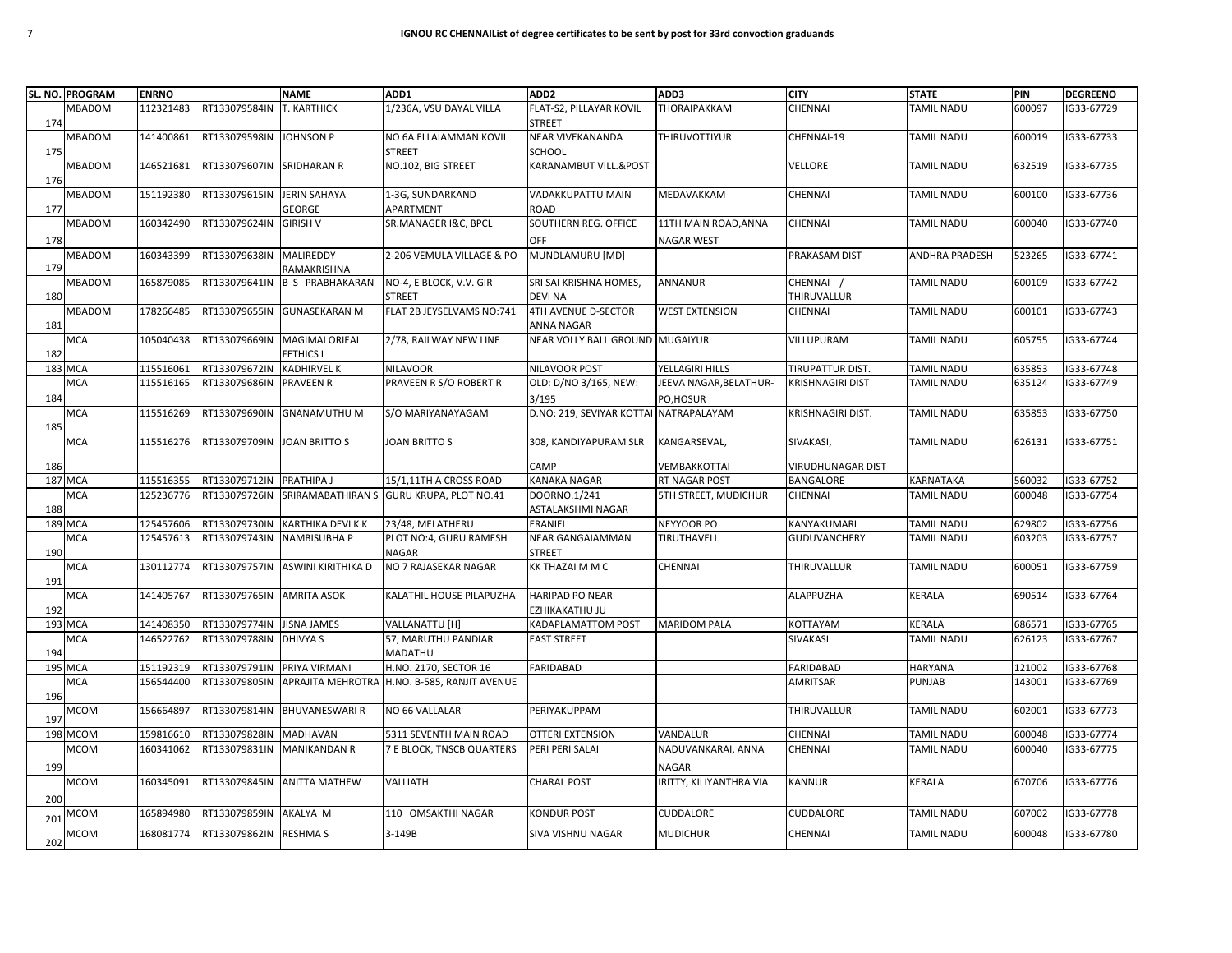|     | SL. NO. PROGRAM | <b>ENRNO</b> |               | <b>NAME</b>                  | ADD1                                    | ADD <sub>2</sub>                    | ADD3                         | <b>CITY</b>              | <b>STATE</b>          | PIN    | <b>DEGREENO</b> |
|-----|-----------------|--------------|---------------|------------------------------|-----------------------------------------|-------------------------------------|------------------------------|--------------------------|-----------------------|--------|-----------------|
|     | <b>MCOM</b>     | 168081918    | RT133079876IN | <b>B S JANANI</b>            | PLOT NO. 11, MARUTHI                    | MAIN ROAD EXTN., SRI                | SWAMY NAGAR,                 | CHENNAI                  | <b>TAMIL NADU</b>     | 600073 | G33-67781       |
| 203 |                 |              |               |                              | <b>NAGAR</b>                            | VENUGOPAL                           | RAJAKILPAKKAM                |                          |                       |        |                 |
|     | MCOM            | 175807716    | RT133079880IN | <b>ABDUL RAHEEM</b>          | 9-314                                   | JAKEERHUSSIAN STREET                | <b>GURRALACHAVIDI</b>        | CHILAKALURIPET           | <b>ANDHRA PRADESH</b> | 522616 | G33-67787       |
| 204 |                 |              |               | <b>SHAIK</b>                 |                                         | <b>3RD LINE</b>                     |                              |                          |                       |        |                 |
|     | <b>MCOMBPCG</b> | 146525395    | RT133079893IN | <b>VARSHINI R</b>            | H, TEJAS SHREE FLATS                    | 6/7 KADAR THOTAM                    | BV NAGAR, NANGANALLUR        | <b>CHENNAI</b>           | <b>TAMIL NADU</b>     | 600061 | IG33-67789      |
| 205 |                 |              |               |                              |                                         |                                     |                              |                          |                       |        |                 |
|     | <b>206 MEC</b>  | 165894260    | RT133079902IN | PADMAVATHI K                 | PLOT 115 VYASAR STREET                  | KAMAKSHI NAGAR                      | VALASARAVAKKAM               | CHENNAI                  | <b>TAMIL NADU</b>     | 600087 | G33-67792       |
|     | MEC             | 175799364    | RT133079916IN | <b>S K SUJITHA</b>           | BLOCK NO A 301                          | RESERVE BANK STAFF                  | RPC LAYOUT,                  | BENGALURU                | KARNATAKA             | 560040 | G33-67794       |
| 207 |                 |              |               |                              |                                         | <b>QUATERS</b>                      | VIJAYANAGAR                  |                          |                       |        |                 |
|     | <b>208 MED</b>  | 131660435    | RT133079920IN | <b>MAHADEVA B A</b>          | NO.1/264                                | <b>BAIRAMANGALAM POST</b>           | <b>DENKANIKOTA TK</b>        | KRISHNAGIRI              | <b>Tamil Nadu</b>     | 635113 | IG33-67795      |
| 209 | MED             | 131660664    | RT133079933IN |                              | RAJASEKARA REDDY N CHINNAUBBANUR (VIL)  | DOORAUBBANUR POST                   | THALLY(VIA)                  | <b>DENKANIKOTA TALUK</b> | <b>Tamil Nadu</b>     | 635118 | G33-67796       |
|     | 210 MED         | 141439799    | RT133079947IN | <b>ELAMARAN P</b>            | 9/185 GOMUGI NAGAR                      | ELAVANASUR KOTTAI                   | ULUNDURPET TALUK             | VILLUPURAM DT            | <b>Tamil Nadu</b>     | 607202 | G33-67797       |
| 211 | MED             | 151198406    | RT133079955IN | SARASWATHI S                 | 16, LAKSHMIYAPURAM 4TH<br><b>STREET</b> | SANKARANKOVIL                       |                              | <b>TIRUNELVELI DIST</b>  | <b>TAMIL NADU</b>     | 627756 | G33-67798       |
|     | <b>212 MED</b>  | 151198477    | RT133079964IN | R. SENTHIL RANI              | 358 A, Manonmani street                 | VKS Lakshmi Nagar                   | East Pondy Road              | <b>VILLUPURAM DIST</b>   | <b>Tamil Nadu</b>     | 605602 | G33-67799       |
|     | MEG             | 165891351    | RT133079978IN |                              | 545 PHASE-I TNHB                        | <b>KRISHNAGIRI ROAD</b>             | <b>THIRUPATTUR</b>           | VELLORE                  | <b>TAMIL NADU</b>     | 635601 | G33-67809       |
| 213 |                 |              |               | MAHALAKSHMI                  | QUATERS                                 |                                     |                              |                          |                       |        |                 |
| 214 | MEG             | 165892948    | RT133079981IN | <b>AIYSHA</b><br><b>BANU</b> | NO. 38C, JINNAH ROAD III                | TIRUPATTUR                          |                              | VELLORE                  | <b>TAMIL NADU</b>     | 635601 | G33-67810       |
|     | MHD             | 151192713    | RT133079995IN | <b>RADHAK</b>                | 116,F1,CONGATE SAIKIRUPA                | RAJAJI NAGAR MAIN RD                | SADHASIVAM NAGER.            | <b>CHENNAI</b>           | <b>TAMIL NADU</b>     | 636091 | G33-67814       |
|     |                 |              |               |                              |                                         |                                     |                              |                          |                       |        |                 |
| 215 |                 |              | RT133080004IN | <b>GIRIJA R</b>              | <b>APPTS</b><br>24/19, ALEX NAGAR "A"   | MADHAVARAM MILK                     | MADIPAKKAM                   | THIRUVALLUR              | <b>TAMIL NADU</b>     | 600051 | IG33-67818      |
| 216 | MHD             | 160340759    |               |                              |                                         | COLONY                              |                              |                          |                       |        |                 |
|     | MHD             | 165894278    | RT133080018IN |                              | SAJIDHA NASRIN S H 8/27 V C RAMALINGAM  | <b>ARCOT</b>                        | VELLORE                      | ARCOT                    | <b>TAMIL NADU</b>     | 632503 | G33-67822       |
| 217 |                 |              |               |                              | STREET                                  |                                     |                              |                          |                       |        |                 |
|     | MHD             | 168083334    |               | RT133080021IN BHAVANA MANKAR | C/O MAHESH KUMAR                        | NO.4, 53RD AVENUE, DAE              | KALPAKKAM                    | KANCHIPURAM DIST.        | <b>TAMIL NADU</b>     | 603102 | IG33-67823      |
| 218 |                 |              |               |                              | PATNAKAR                                | <b>TOWNSHIP</b>                     |                              |                          |                       |        |                 |
|     | MHD             | 170672281    | RT133080035IN | <b>RAJENDRA</b>              | ICAS (OT)- 2019                         | FLAT NO 09, EXECUTIVE               | NIFM, SECTOR 48, PALI        | <b>FARIDABAB</b>         | <b>HARYANA</b>        | 121012 | G33-67828       |
| 219 |                 |              |               | CHAUDHARY                    |                                         | HOSTEL                              | ROAD                         |                          |                       |        |                 |
| 220 | <b>MPA</b>      | 156662062    | RT133080049IN | <b>VINOTH KUMAR A</b>        | 5/82A 4TH STREET                        | <b>UZHAIPALAR NAGAR</b>             | PATTABIRAM                   | CHENNAI                  | <b>TAMIL NADU</b>     | 600072 | IG33-67834      |
|     | 221 MPA         | 156663942    | RT133080052IN | <b>DHINESH R</b>             | 108 NORTH AGRHRM                        | <b>KOMAL POST</b>                   | NAGAPATTINAM                 | MAYILADUTHURAI           | <b>TAMIL NADU</b>     | 609805 | G33-67835       |
|     | MPA             | 160341671    | RT133080066IN | <b>SHYAM PRAVES</b>          | <b>BANGAWAN VILLAGE</b>                 | MANIKPUR HANHUWAN                   |                              | GHOSI/MAU                | <b>UTTAR PRADESH</b>  | 275304 | G33-67836       |
| 222 | <b>MPA</b>      | 168080385    | RT133080070IN | YADAV<br><b>ASHOK M</b>      | NO 11 BRINDAVAN COLONY                  | POST<br><b>GANDHI ROAD</b>          | CHOOLAIMEDU                  | CHENNAI                  | <b>TAMIL NADU</b>     | 600094 | G33-67839       |
| 223 |                 |              |               |                              |                                         |                                     |                              |                          |                       |        |                 |
| 224 | <b>MPA</b>      | 175808210    | RT133080083IN | <b>VIKRAM KUMAR</b>          | VIKRAM KUMAR, PO.                       | ROOM NO.185B, SOUTH<br><b>BLOCK</b> | IHQMOD(N)/ DNO               | <b>NEW DELHI</b>         | <b>NEW DELHI</b>      | 110011 | IG33-67843      |
| 225 | MPBANK          | 115506085    | RT133080097IN | <b>NAGARAJAN A</b>           | C/O DR.PADMAVATHY VELAN                 | NO.66, I CROSS STREET               | SANKARADOS SWAMIGAL<br>NAGAR | LAWSPET, PONDICHERRY     | <b>PONDICHERRY</b>    | 605008 | IG33-67844      |
|     | 226 MPBANK      | 156652093    | RT133080106IN | <b>SACHING</b>               | NO 5 SANTHOSH NAGAR                     | PATHOOLCHATRAM PO                   | SRI PREUMBUDUR               | KANCHEEPURAM             | <b>TAMIL NADU</b>     | 602105 | G33-67845       |
|     | <b>MPBANK</b>   | 165880929    | RT133080110IN | DIVYA MS                     | STATE BANK OF INDIA                     | NO 45, PANTHEON ROAD                | EGMORE                       | CHENNAI                  | <b>TAMIL NADU</b>     | 600008 | G33-67846       |
| 227 |                 |              |               |                              |                                         |                                     |                              |                          |                       |        |                 |
| 228 | <b>MPS</b>      | 156667427    | RT133080123IN | VAIDYANATHAN A J             | A J VAIDYANATHAN                        | FLAT: A-2, 402 AKSHAYA<br>ADORA     | OMR-PADUR                    | CHENNAI                  | TAMILNADU             | 603103 | G33-67847       |
| 229 | MPS             | 170088757    | RT133080137IN | NAVEENKUMAR                  | 11                                      | PONGALIVALASU                       | VADUGAPATTI                  | ERODE                    | TAMIL NADU            | 638101 | IG33-67853      |
|     | 230 MPS         | 178283958    | RT133080145IN | <b>KAVITHA N</b>             | 4/202, THAMARAI STREET                  | KURUNCHI NAGAR                      | RESERVELINE                  | MADURAI                  | <b>TAMILNADU</b>      | 600041 | G33-67858       |
|     | <b>MSCDFSM</b>  | 141408730    | RT133080154IN | SAI KISHORE BABU             | H-NO 6-590 PATIGADDA                    | <b>QUTHBULLAPUR VILLAGE</b>         |                              | <b>HYDERABAD</b>         | <b>ANDHRA PRADESH</b> | 500055 | G33-67860       |
|     |                 |              |               |                              |                                         |                                     |                              |                          |                       |        |                 |
| 231 |                 |              |               | YADAV NARLAKANTI             |                                         |                                     |                              |                          |                       |        |                 |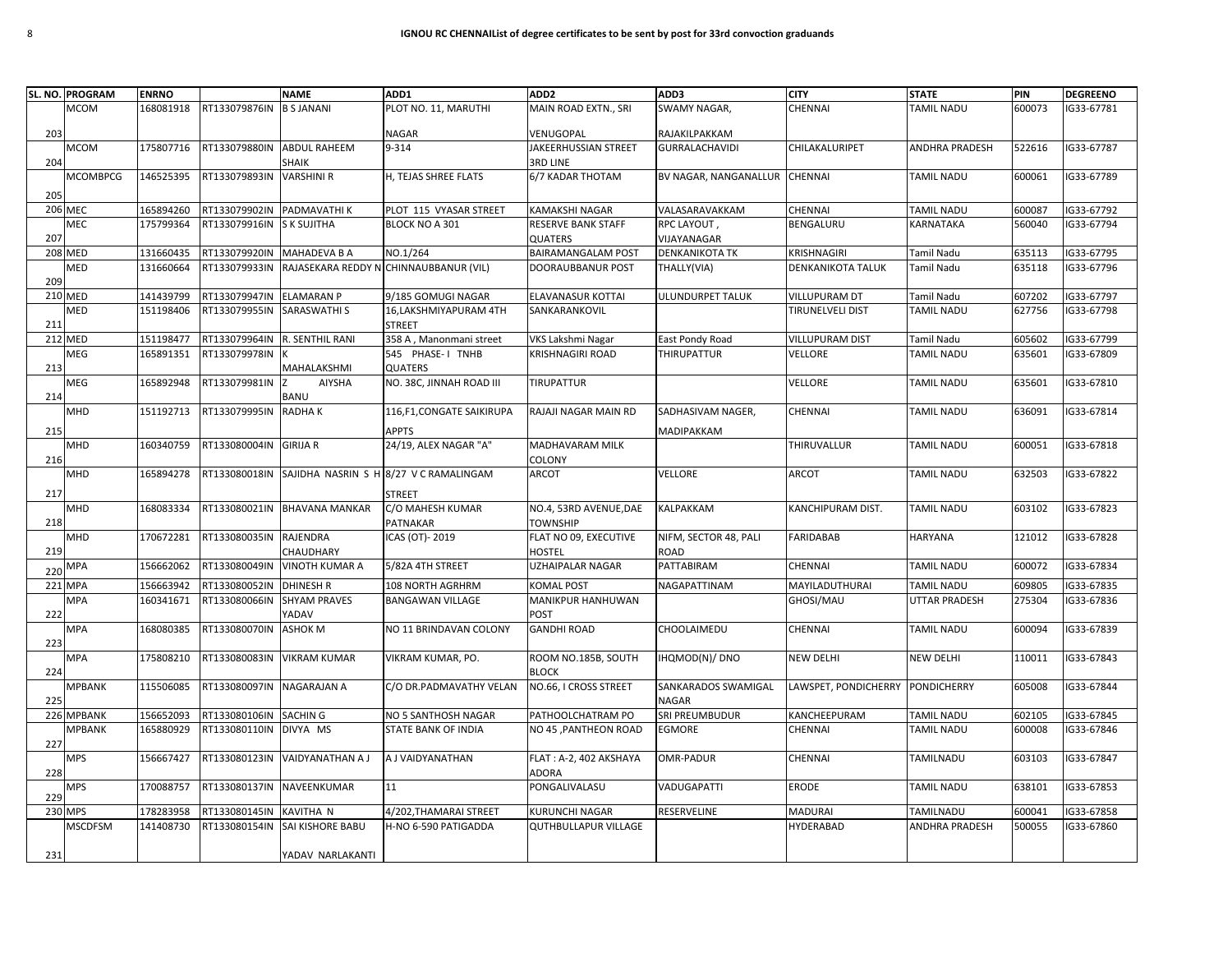|     | SL. NO. PROGRAM | <b>ENRNO</b> |                            | <b>NAME</b>                        | ADD1                                      | ADD <sub>2</sub>                    | ADD3                     | <b>CITY</b>      | <b>STATE</b>         | PIN    | <b>DEGREENO</b> |
|-----|-----------------|--------------|----------------------------|------------------------------------|-------------------------------------------|-------------------------------------|--------------------------|------------------|----------------------|--------|-----------------|
| 232 | <b>MSCDFSM</b>  | 146527152    | RT133080168IN              | PARVATHY P                         | 48/49, PILKINGTON                         | AYANAVARAM                          |                          | CHENNAI          | TAMIL NADU           | 600023 | G33-67861       |
| 233 | <b>MSCDFSM</b>  | 151194409    | RT133080171IN DIVAKAR B    |                                    | 39, AROKIYA SAMY STREET                   | CHOOLAIMEDU                         |                          | CHENNAI          | <b>TAMIL NADU</b>    | 600094 | G33-67862       |
|     | <b>MSCDFSM</b>  | 156664858    | RT133080185IN              | <b>DURGAS</b>                      | FLAT NO.3 DOOR NO. G-1                    | HASTHINAPURAM SALAI                 | NANMANGALAM,             | CHENNAI          | <b>TAMIL NADU</b>    | 600129 | G33-67863       |
| 234 |                 |              |                            |                                    |                                           |                                     | KOVILAMBAKKAM            |                  |                      |        |                 |
|     | <b>MSCDFSM</b>  | 160340988    | RT133080199IN ANU MENON    |                                    | H 6 2ND FLOOR HIG BLOCK                   | TNHB RESIDENTIAL                    | 4TH AVENUE INDRA NAGAR   | <b>CHENNAI</b>   | <b>TAMIL NADU</b>    | 600020 | G33-67864       |
| 235 |                 |              |                            |                                    |                                           | APARTMENTS                          | ADYAR                    |                  |                      |        |                 |
| 236 | <b>MSCDFSM</b>  | 160342594    | RT133080208IN              | NOORUL FAHMITHA P 1, MOTTAI GARDEN |                                           | <b>6TH LANE</b>                     | <b>OLD WASHERMENPET</b>  | CHENNAI          | <b>TAMIL NADU</b>    | 600021 | G33-67865       |
|     | <b>MSCDFSM</b>  | 163082378    | RT133080211IN              | PRIYADHARSHNI D                    | 53, ANNAPORANI ILLAM                      | SPR HOMES, BEHIND                   | <b>GN MILLS</b>          | COIMBATORE       | <b>TAMIL NADU</b>    | 641026 | G33-67866       |
|     |                 |              |                            |                                    |                                           |                                     |                          |                  |                      |        |                 |
| 237 |                 |              |                            |                                    |                                           | <b>CHERAN NAGAR</b>                 | POST, GOUNDAMPALAYAM     |                  |                      |        |                 |
|     | <b>MSCDFSM</b>  | 165881114    | RT133080225IN MANJULA      |                                    | NO 24, PERAMBUR BARRACKS                  | PATALLAM                            |                          | CHENNAI          | <b>TAMIL NADU</b>    | 600012 | G33-67868       |
| 238 |                 |              |                            |                                    | <b>ROAD</b>                               |                                     |                          |                  |                      |        |                 |
| 239 | <b>MSCDFSM</b>  | 165889814    | RT133080239IN NY KAMALA    |                                    | D2-HARIHAR FLATS 4TH<br><b>FLOOR</b>      | 14/11, EAST CIRCULAR<br><b>ROAD</b> | MANDAVELI                | CHENNAI          | TAMIL NADU           | 600028 | G33-67869       |
|     | <b>MSCDFSM</b>  | 165893918    | RT133080242IN              |                                    | RESHMA TASNEEM P 66 9TH STREET SHANKAR    | PAMMAL                              | KANCHIPURAM              | CHENNAI          | <b>TAMIL NADU</b>    | 600075 | G33-67870       |
| 240 |                 |              |                            |                                    | <b>NAGAR</b>                              |                                     |                          |                  |                      |        |                 |
| 241 | <b>MSCDFSM</b>  | 165894586    | RT133080256IN              | <b>SARANYA M S</b>                 | 71/2 205                                  | THIRUVALLUVAR SALAI                 | ALWARPET                 | CHENNAI          | <b>TAMIL NADU</b>    | 600018 | G33-67871       |
|     | <b>MSCDFSM</b>  | 165895033    | RT133080260IN DHIVYA M     |                                    | NO.24/26                                  | VENKATACHALAPATHY                   | <b>SHENOY NAGAR</b>      | CHENNAI          | TAMILNADU            | 600030 | G33-67872       |
| 242 |                 |              |                            |                                    |                                           | <b>STREET</b>                       |                          |                  |                      |        |                 |
|     | <b>MSCDFSM</b>  | 165895889    | RT133080273IN BHARATHI I   |                                    | 1/174 2ND CROSS STREET                    | BAJANAIKOVIL                        | MADIPAKKAM               | CHENNAI          | <b>TAMIL NADU</b>    | 600091 | IG33-67873      |
| 243 |                 |              |                            |                                    |                                           | MOOVARASAMPET                       |                          |                  |                      |        |                 |
| 244 | <b>MSCDFSM</b>  | 165896271    | RT133080287IN REVATHIS     |                                    | 28, ANNAI ANJUGAM NAGAR                   | <b>MEL NADUVANKARAI</b>             | <b>ANNA NAGAR</b>        | <b>CHENNAI</b>   | <b>TAMIL NADU</b>    | 600040 | G33-67874       |
|     | <b>MSCDFSM</b>  | 168082063    | RT133080295IN              | <b>REKHA JAIN</b>                  | 26-16-14/1 FIRST FLOOR                    | VELEMPETA                           | POORNA MARKET            | VISAKHAPATNAM    | ANDHRA PRADESH       | 530001 | G33-67876       |
| 245 |                 |              |                            | <b>BHANSALI</b>                    |                                           |                                     |                          |                  |                      |        |                 |
| 246 | <b>MSCDFSM</b>  | 168757344    | RT133080300IN              | P DEEPA                            | 1/137, WEST STREET                        | KURUNJAKULAM (P.O.)                 | THIRUVENGADAM(VIA)       | TIRUNELVELI      | <b>TAMIL NADU</b>    | 627719 | G33-67877       |
| 247 | <b>MSCDFSM</b>  | 170672457    | RT133080313IN              | ANANTHALAKSHMI K NO 22 FIRST FLOOR |                                           | <b>RAJA STREET</b>                  | T.NAGAR                  | <b>CHENNAI</b>   | TAMIL NADU           | 600017 | G33-67878       |
|     | MSO             | 159566481    | RT133080327IN              | <b>KUNTHAVAI</b>                   | 3/70 MAIN ROAD, KOKKALADI                 | <b>THIRUTHURAIPOONDI</b>            | PAMANI (POST)            | THIRUVARUR       | <b>TAMIL NADU</b>    | 614711 | G33-67879       |
| 248 |                 |              |                            | NATCHIYAR                          |                                           |                                     |                          |                  |                      |        |                 |
| 249 | <b>MSO</b>      | 163080106    | RT133080335IN              | <b>JOGENDRA NATH</b><br>DAN        | <b>HARIDRADANGA</b>                       | <b>DAS PUKUR ROAD</b>               | CHANDANNAGORE            | <b>HOOGHLY</b>   | <b>WEST BENGAL</b>   | 712136 | G33-67882       |
| 250 | MSO             | 165880968    | RT133080344IN              |                                    | DAFFODIL LOVELEEN FLAT A 103, TULIVE VIHA | 52, VOC COLONY                      | ANNA NAGAR EAST          | CHENNAI          | <b>TAMIL NADU</b>    | 600102 | G33-67884       |
|     | <b>MSO</b>      | 170087880    | RT133080358IN              | <b>RAKESH KUMAR</b>                | <b>PLOT NO 1995</b>                       | $L.I.G -1$                          | T.N.H.B AVADI            | CHENNAI          | <b>TAMIL NADU</b>    | 600054 | G33-67887       |
| 251 |                 |              |                            | YADAV                              |                                           |                                     |                          |                  |                      |        |                 |
|     | <b>MSO</b>      | 170089196    | RT133080361IN              | <b>DINESH KUMAR</b>                | <b>DINESH</b>                             | INS SARYU, C/O NAVY                 | PORT BLAIR               | PORT BLAIR       | <b>ANDAMAN &amp;</b> | 744102 | G33-67888       |
| 252 |                 |              |                            |                                    | KUMAR, POME, 221360T                      | OFFICE                              |                          |                  | <b>NICOBAR</b>       |        |                 |
|     | <b>MSO</b>      | 175797299    |                            | RT133080375IN SEVITI SAI MURALI    | 36, 3 FLOOR, MAJESTIC                     | 48, ARCOT ROAD,                     | MUTHUKUMARAPPA ST.,      | CHENNAI          | <b>TAMIL NADU</b>    | 600093 | G33-67890       |
| 253 |                 |              |                            |                                    | TERRACE,                                  |                                     | SALIGRAMAM               |                  |                      |        |                 |
|     | MSO             | 175807010    |                            | RT133080389IN A. AROMA SHARON      | NO.202, SRUTHI APARTMENTS                 | ANNASALAI                           | SEMMENCHERI              | CHENNAI          | TAMIL NADU           | 600119 | G33-67891       |
| 254 |                 |              |                            |                                    |                                           |                                     |                          |                  |                      |        |                 |
|     | <b>MSW</b>      | 147572150    | RT133080392IN SUNITA YADAV |                                    | C/O. SGT U S SINGH                        | SECTION-LOR, 23 ED AF               | AIR FORCE STATION, AVADI | CHENNAI          | <b>TAMIL NADU</b>    | 600055 | G33-67894       |
| 255 |                 |              |                            |                                    | (EQPT/ASST)                               |                                     |                          |                  |                      |        |                 |
|     | <b>MSW</b>      | 147573682    | RT133080401IN UMA SHANKAR  |                                    | SGT U S SINGH (EQPT / ASST)               | SECTION-LOR, 23 ED AF               | AIR FORCE STATION, AVADI | <b>CHENNAI</b>   | <b>TAMIL NADU</b>    | 600055 | IG33-67895      |
| 256 | <b>MTM</b>      | 141401372    | RT133080415IN              | SINGH<br><b>NAVEEN KUMAR</b>       | NAVEEN KUMAR CHAHAR                       | WARD NO 19, ADARSH                  | NEAR PRERNA SCHOOL,      | <b>JHUNJHUNU</b> | RAJASTHAN            | 333026 | G33-67896       |
| 257 |                 |              |                            | CHAHAR                             |                                           | COLONY                              | CHIRAWA                  |                  |                      |        |                 |
|     |                 |              |                            |                                    |                                           |                                     |                          |                  |                      |        |                 |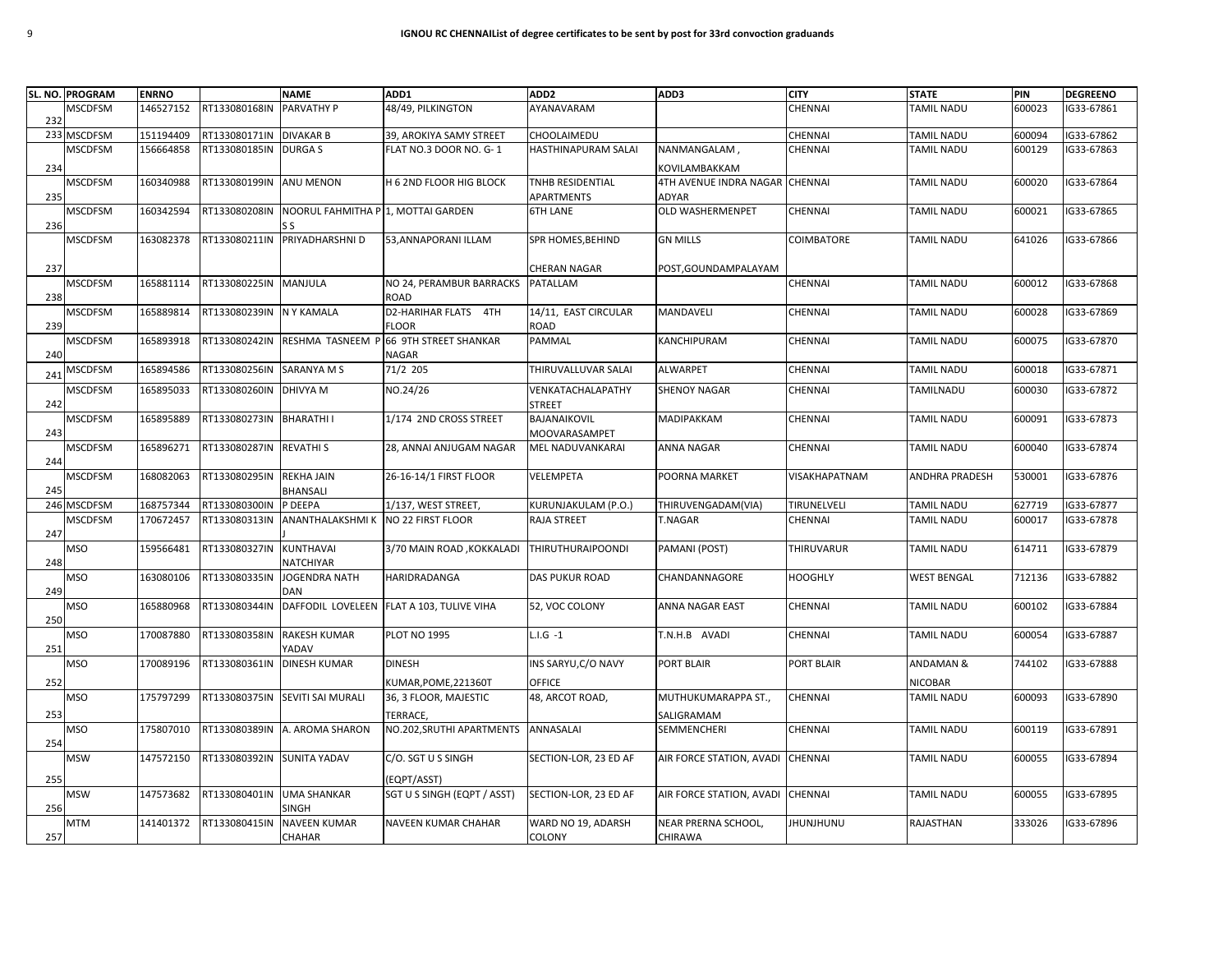|     | SL. NO. PROGRAM | <b>ENRNO</b> |                             | <b>NAME</b>                   | ADD1                                                            | ADD <sub>2</sub>                            | ADD3                    | <b>CITY</b>            | <b>STATE</b>         | PIN    | <b>DEGREENO</b>   |
|-----|-----------------|--------------|-----------------------------|-------------------------------|-----------------------------------------------------------------|---------------------------------------------|-------------------------|------------------------|----------------------|--------|-------------------|
|     | PGDCA           | 110780444    | RT133080429IN               | <b>AAYUSH JAIN</b>            | <b>ALPINE PYRAMID</b>                                           | FLAT NO- D-702, 12TH                        | CANARA BANK LAYOUT      | BANGALORE              | KARANATKA            | 560097 | G33-67908         |
| 258 |                 |              |                             |                               |                                                                 | <b>MAIN ROAD</b>                            | KODIGEHALLI             |                        |                      |        |                   |
|     | 259 PGDCA       | 170088155    | RT133080432IN               | <b>VINI VINOD</b>             | KUDUKKAPARAYIL HOUSE                                            | PIOUSMOUNT (P.O)                            |                         | <b>MONIPPALLY</b>      | KERELA               | 686636 | G33-67916         |
|     | PGDCJ           | 171840296    | RT133080446IN               | <b>RAMARAJ V</b>              | 4 FIRST CROSS STREET                                            | OLD TELEPHONE EXC ROAD KRISHNAGIRI DISTRIST |                         | <b>HOSUR</b>           | <b>TAMIL NADU</b>    | 635109 | G33-67922         |
| 260 |                 |              |                             |                               |                                                                 |                                             |                         |                        |                      |        |                   |
| 261 | PGDCJ           | 184555026    | RT133080450IN               | <b>RAJABABU R</b>             | 2/466 MAIN ROAD                                                 | KETTAVARAMPALAYAM                           | POLUR TALUK             | T.V.MALAI DIST.        | <b>TAMIL NADU</b>    | 606901 | IG33-67924        |
|     | 262 PGDCJ       | 184555033    | RT133080463IN               | <b>MOHANA PRIYA L</b>         | NEW NO.12, 100TH STREET                                         | <b>KKNAGAR</b>                              |                         | CHENNAI                | TAMIL NADU           | 600078 | G33-67925         |
|     | PGDDM           | 180813626    | RT133080477IN               | SINDHU MG                     | C/O LAXMI GOWDA                                                 | 383, SINDHU GENERAL                         | VISHWESHWARAIHA ROAD,   | <b>HASSAN</b>          | KARNATAKA            |        | 573201 IG33-67932 |
|     |                 |              |                             |                               |                                                                 | STORE, NEAR AKSHAYA                         |                         |                        |                      |        |                   |
| 263 |                 |              |                             |                               |                                                                 | <b>CONVENTION HALL</b>                      | VIDYA NAGAR, HASSAN     |                        |                      |        |                   |
|     | 264 PGDEMA      | 170087200    | RT133080485IN               | <b>KUSUM RICHARD</b>          | 9E, SKYLINE ZIRCON                                              | <b>VIDYA NAGAR</b>                          | KADAVANTHRA             | KOCHI                  | KERALA               | 682020 | G33-67934         |
|     | 265 PGDET       | 175798885    | RT133080494IN               | M HARISH                      | PLOT NO 3 AZHAGU NAGAR                                          | TALAKUDI LALGUDI                            |                         | <b>TRICHY</b>          | <b>TAMIL NADU</b>    | 621216 | G33-67942         |
|     | PGDET           | 183844983    | RT133080503IN               | P REVATHI                     | 142/74, 8 STREET                                                | SECRETARIAT COLONY                          | SHIKSHA SCHOOL          | KELLYS, CHENNAI        | TAMIL NADU           | 600010 | G33-67943         |
| 266 |                 |              |                             |                               |                                                                 | NEAR                                        |                         |                        |                      |        |                   |
|     | PGDFM           | 165880792    | RT133080517IN BRIJESH KUMAR |                               | <b>VILLAGE SIKTAUR BAZAR</b>                                    | POST MANIRAM THANA                          |                         | <b>GORAKHPUR</b>       | <b>UTTAR PRADESH</b> | 273007 | G33-67948         |
| 267 |                 |              |                             |                               |                                                                 | CHILUATAL                                   |                         |                        |                      |        |                   |
|     | <b>PGDFM</b>    | 171853017    | RT133080525IN               | ATHIRALA.                     | 74, GURUNATH STREET                                             | PANEER NAGAR                                | <b>MUGAPPAIR</b>        | CHENNAI                | <b>TAMIL NADU</b>    | 600037 | G33-67950         |
| 268 |                 |              |                             | SREENIVASULU                  |                                                                 |                                             |                         |                        |                      |        |                   |
|     | 269 PGDFSQM     | 146534617    | RT133080534IN               | C VAIRALINGAM                 | 1-120 ETTIPATTI VILLAGE                                         | <b>ARAHARAM POST</b>                        | <b>HARUR TK</b>         | <b>DHARMAPURI DIST</b> | <b>TAMIL NADU</b>    | 636903 | IG33-67954        |
|     | PGDFSQM         | 165881898    | RT133080548IN               | PADMAVATHI R                  | NO 6 KARTHIK HOMES                                              | MAYOR SAMBANDAM                             | RANGARAJAPURAM,         | <b>CHENNAI</b>         | TAMIL NADU           | 600024 | G33-67956         |
| 270 |                 |              |                             |                               |                                                                 | <b>STREET</b>                               | KODAMBAKKAM             |                        |                      |        |                   |
| 271 | PGDGM           | 183846679    | RT133080551IN               | <b>HARI PRASAD K</b>          | #36/16, EAST CLUB ROAD                                          | SHARADHA BHAVAN A                           | <b>SHENOY NAGAR</b>     | CHENNAI                | TAMIL NADU           | 600030 | G33-67959         |
|     | PGDGM           | 183846693    | RT133080565IN               | P KALA                        | #A-401, IYYENCHERY ROAD                                         | SIDDHARTH DAKSHIN APTS                      | URAPAKKAM, CHENNAI      | KANCHEEPURAM           | TAMIL NADU           | 603210 | G33-67960         |
| 272 |                 |              |                             |                               |                                                                 |                                             |                         |                        |                      |        |                   |
|     | PGDHE           | 168081370    | RT133080579IN               | ROBERT RAMESH                 | P. ROBERT RAMESH BABU                                           | OUR LADY OF VICTORIES                       | PANNAIVILAGAM VILLAGE,  | <b>TIRUVARUR</b>       | <b>TAMIL NADU</b>    | 610005 | G33-67961         |
| 273 |                 |              |                             | <b>BABUP</b>                  |                                                                 | CHURCH,                                     | CUTN PO                 |                        |                      |        |                   |
|     | 274 PGDHRM      | 146521531    | RT133080582IN               | <b>GAYATHRI G</b>             | NO.76, L.B. ROAD                                                | THIRUVANMIYUR                               |                         | CHENAI                 | <b>TAMIL NADU</b>    | 600041 | G33-67968         |
|     | <b>PGDHRM</b>   | 165879171    | RT133080596IN               | POORNIMA L                    | 302, E - BLOCK,                                                 | <b>GREEN PEARL</b>                          | <b>POTHERI</b>          | KANCHEEPURAM           | TAMIL NADU           | 603203 | G33-67974         |
| 275 |                 |              |                             |                               |                                                                 | APARTMENTS,                                 |                         |                        |                      |        |                   |
|     | <b>PGDHRM</b>   | 171845414    | RT133080605IN               | SANJOO SINGH                  | NO 287/4 CHAITHANYA                                             | <b>BELLY AREA</b>                           | <b>ANNA NAGAR</b>       | CHENNAI                | <b>TAMIL NADU</b>    | 600040 | G33-67976         |
| 276 |                 | 178266367    | RT133080619IN               | PADMAVATHI                    | APARTMENTS<br><b>G3 RICHMOND COURT BALAJI</b>                   | AVENUE SAMRAJ NAGAR                         | CROSS SEMBAKKAM         | CHENNAI                | <b>TAMIL NADU</b>    | 600073 | G33-67977         |
| 277 | PGDHRM          |              |                             | SUKUMAR                       |                                                                 | 8TH                                         |                         |                        |                      |        |                   |
|     | 278 PGDIBO      | 168081774    | RT133080622IN               | <b>RESHMA S</b>               | 3-149B                                                          | SIVA VISHNU NAGAR                           | <b>MUDICHUR</b>         | CHENNAI                | <b>TAMIL NADU</b>    | 600048 | G33-67983         |
|     | <b>PGDIBO</b>   | 175801983    | RT133080636IN               | V VARADARAJAN                 | FLAT 7 R E APARTMENTS 1ST                                       | 15/8 NAKKEERAN STREET                       | WEST MAMBALAM           | CHENNAI                | TAMIL NADU           | 600033 | G33-67990         |
| 279 |                 |              |                             |                               | <b>FLR</b>                                                      |                                             |                         |                        |                      |        |                   |
|     | <b>PGDIBO</b>   | 175806818    | RT133080640IN               | <b>ALEN ABRAHAM</b>           | HOUSE NO.103, BLOCK 1,                                          | <b>IBLUR</b>                                | <b>BELLANDUR P.O.</b>   | BENGALURU              | KARNATAKA            | 560102 | G33-67997         |
| 280 |                 |              |                             |                               | <b>CLUSTER</b>                                                  |                                             |                         |                        |                      |        |                   |
|     | PGDIBO          | 176164577    |                             | RT133080653IN DIVYA KRISHNAN  | C/O.M ANANTH KRISHNAN,                                          | THALAMUTHU NATARAJAN                        | 3RD FLOOR, GANDHI IRWIN | <b>EGMORE CHENNAI</b>  | TAMIL NADU           | 600008 | G33-68002         |
| 281 |                 |              |                             |                               | <b>HPCL</b>                                                     | <b>BUILDING</b>                             | ROAD                    |                        |                      |        |                   |
|     | <b>PGDIBO</b>   | 180804555    | RT133080667IN G HEMAVATHY   |                               | NO. 181/143 MANGAMMAL                                           | <b>5TH STREET</b>                           | <b>NEW WASHERMENPET</b> | CHENNAI                | <b>TAMIL NADU</b>    | 600081 | G33-68009         |
| 282 |                 |              |                             |                               | GARDEN                                                          |                                             |                         |                        |                      |        |                   |
|     | <b>PGDIBO</b>   | 180805872    |                             | RT133080675IN RAJA RATHINAM V | 54/7 BABANARISHI KOIL                                           | <b>POSTMAN</b>                              | PULICAT                 | THIRUVALLUR            | TAMIL NADU           | 601205 | G33-68010         |
| 283 |                 |              |                             |                               | <b>STREET</b>                                                   |                                             |                         |                        |                      |        |                   |
|     | PGDIBO          | 180806369    | RT133080684IN PREMALATHAK   |                               | NO 262 AE KOIL STREET                                           | N-BLOCK KEERAITHOTTAM                       | <b>NEW WASHERMENPET</b> | CHENNAI                | <b>TAMIL NADU</b>    | 600081 | G33-68011         |
| 284 |                 |              |                             |                               |                                                                 |                                             |                         |                        |                      |        |                   |
|     | PGDIBO          | 180807812    | RT133080698IN PRIYADARASENI |                               | 22/942, T.K.S SANTHA AVENUE, KALADEPET, THIRUVOTIYUR CHENNAI-19 |                                             |                         | <b>CHENNAI</b>         | <b>TAMIL NADU</b>    | 600019 | G33-68013         |
| 285 |                 |              |                             |                               |                                                                 |                                             |                         |                        |                      |        |                   |
|     | 286 PGDIBO      | 180812441    | RT133080707IN               | <b>JAI KRISHAN</b>            | B 5/10                                                          | AKASH GANGA                                 | INAS 561/INS RAJALI     | ARAKKONAM              | <b>TAMIL NADU</b>    | 631006 | G33-68018         |
|     | <b>GDIM</b>     | 082110114    | RT133080715IN               |                               | SYED ABDUL HAKEEM PLOT NO.14, 5TH STREET                        | <b>NEHRU NAGAR</b>                          | KRISHNAGIRI DIST.       |                        | <b>TAMIL NADU</b>    | 635109 | G33-68026         |
| 287 |                 |              |                             | N                             |                                                                 |                                             |                         |                        |                      |        |                   |
|     |                 |              |                             |                               |                                                                 |                                             |                         |                        |                      |        |                   |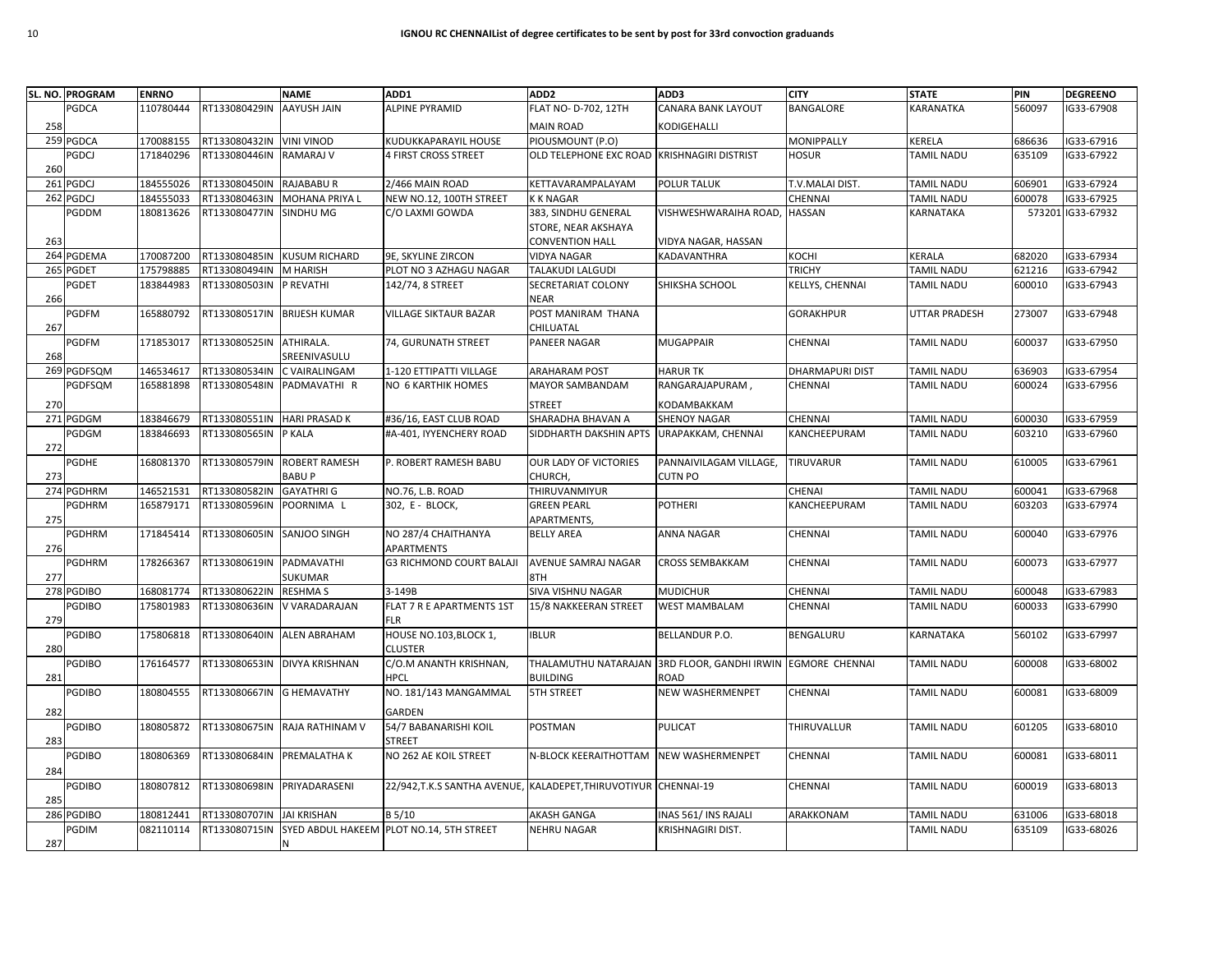|     | SL. NO. PROGRAM | <b>ENRNO</b> |                             | <b>NAME</b>                     | ADD1                                     | ADD <sub>2</sub>                          | ADD3                               | <b>CITY</b>                         | <b>STATE</b>                            | PIN    | <b>DEGREENO</b> |
|-----|-----------------|--------------|-----------------------------|---------------------------------|------------------------------------------|-------------------------------------------|------------------------------------|-------------------------------------|-----------------------------------------|--------|-----------------|
| 288 | PGDIM           | 115502199    | RT133080724IN               | <b>JAYAPRAKASH V</b>            | 26, GOPINATHAN 2NDCROSS<br><b>STREET</b> | NARMADHA NAGAR                            | ULLAGARAM                          | CHENNAI                             | <b>TAMIL NADU</b>                       | 600091 | IG33-68028      |
| 289 | PGDIM           | 115503721    | RT133080738IN RAMESH M      |                                 | 7E, MAHALAKSHMI ENCLAVE                  | RAGHAVENDRA SALAI                         | CHITTLAPAKKAM                      | CHENNAI                             | <b>TAMIL NADU</b>                       | 600064 | G33-68029       |
| 290 | PGDIM           | 130112584    | RT133080741IN TARYAMALA     |                                 | 23/229 RAMNAGAR 3RD<br><b>STREET</b>     | <b>VIJAYA NAGAR</b>                       | VELACHERY                          | <b>CHENNAI</b>                      | <b>TAMIL NADU</b>                       | 600042 | IG33-68035      |
| 291 | <b>PGDIM</b>    | 130112591    | RT133080755IN               | ANU K KORATH                    | KOCHAKKAN HOUSE,                         | CHERAI PO.                                | CHERAI                             | ERNAKULAM                           | KERALA                                  | 683514 | G33-68036       |
| 292 | PGDIM           | 146521681    | RT133080769IN               | <b>SRIDHARAN R</b>              | NO.102, BIG STREET                       | KARANAMBUT VILL.&POST                     |                                    | VELLORE                             | TAMIL NADU                              | 632519 | G33-68039       |
| 293 | PGDIM           | 160341933    | RT133080772IN SUGANYA B     |                                 | OLD NO.65, NEW NO.9A                     | VENKATESHA NAGAR, 3RD<br><b>MAIN ROAD</b> | VIRUGAMBAKKAM                      | CHENNAI                             | <b>TAMIL NADU</b>                       | 600092 | G33-68045       |
| 294 | <b>PGDIM</b>    | 160342602    | RT133080786IN POORVISHAS    |                                 | 287/3, CHAITHANYA APTS.                  | <b>BELLY AREA</b>                         | ANNA NAGAR                         | CHENNAI                             | TAMIL NADU                              | 600040 | G33-68046       |
| 295 | PGDIM           | 165879085    |                             | RT133080790IN B S PRABHAKARAN   | NO-4, E BLOCK, V.V. GIR<br><b>STREET</b> | SRI SAI KRISHNA HOMES,<br><b>DEVI NA</b>  | ANNANUR                            | CHENNAI<br>THIRUVALLUR              | <b>TAMIL NADU</b>                       | 600109 | G33-68049       |
| 296 | PGDIM           | 165879171    | RT133080809IN POORNIMA L    |                                 | 302, E - BLOCK,                          | <b>GREEN PEARL</b><br>APARTMENTS,         | <b>POTHERI</b>                     | KANCHEEPURAM                        | <b>TAMIL NADU</b>                       | 603203 | G33-68050       |
| 297 | <b>GDIM</b>     | 171853017    | RT133080812IN ATHIRALA.     | SREENIVASULU                    | 74, GURUNATH STREET                      | PANEER NAGAR                              | <b>MUGAPPAIR</b>                   | CHENNAI                             | <b>TAMIL NADU</b>                       | 600037 | IG33-68054      |
| 298 | PGDIM           | 178266367    | RT133080826IN               | PADMAVATHI<br>SUKUMAR           | <b>G3 RICHMOND COURT BALAJI</b>          | AVENUE SAMRAJ NAGAR<br>8TH                | <b>CROSS SEMBAKKAM</b>             | <b>CHENNAI</b>                      | <b>TAMIL NADU</b>                       | 600073 | IG33-68056      |
| 299 | PGDIS           | 171841069    |                             | RT133080830IN MUTHUKUMAR S P    | 25 VADAKASIAMMANKOVIL 2<br><b>STREET</b> | THIRUNELVELI                              |                                    | SANKARANKOVIL                       | TAMIL NADU                              | 627756 | G33-68059       |
| 300 | PGDMM           | 165879189    | RT133080843IN M BASKARAN    |                                 | NO:13, 1ST FLOOR                         | SRI AMBAL GAJALAKSHMI<br>NAGAR            | PH - 1 MANGADU                     | CHENNAI                             | TAMIL NADU                              | 600122 | G33-68064       |
| 301 | <b>PGDMM</b>    | 165880785    |                             | RT133080857IN JEYALAKASHMI V    | S2, PLOT NO 12                           | KRISHNA NAGAR 4TH<br><b>CROSS STREET</b>  | RAJAKILPAKKAM                      | CHENNAI                             | <b>TAMIL NADU</b>                       | 600073 | G33-68065       |
| 302 | PGDMM           | 165880800    | RT133080865IN               | YADLAPATI DURGA<br>NAGA DEEPTHI | FLAT NO.F3, DOOR NO.286                  | NETHAJI STREET,<br>VEERAPURAM             | <b>MAHENDRA WORLD CITY</b>         | <b>CHENGALPET TK</b><br>KANCHI DIST | <b>TAMIL NADU</b>                       | 603204 | G33-68066       |
| 303 | PGDOM           | 082110114    | RT133080874IN               |                                 | SYED ABDUL HAKEEM PLOT NO.14, 5TH STREET | <b>NEHRU NAGAR</b>                        | KRISHNAGIRI DIST.                  |                                     | TAMIL NADU                              | 635109 | G33-68067       |
| 304 | <b>PGDOM</b>    | 112321483    | RT133080888IN T. KARTHICK   |                                 | 1/236A, VSU DAYAL VILLA                  | FLAT-S2, PILLAYAR KOVIL<br><b>STREET</b>  | THORAIPAKKAM                       | CHENNAI                             | <b>TAMIL NADU</b>                       | 600097 | G33-68069       |
| 305 | PGDOM           | 141400861    | RT133080891IN JOHNSON P     |                                 | NO 6A ELLAIAMMAN KOVIL<br><b>STREET</b>  | <b>NEAR VIVEKANANDA</b><br>SCHOOL         | THIRUVOTTIYUR                      | CHENNAI-19                          | <b>TAMIL NADU</b>                       | 600019 | IG33-68072      |
| 306 | PGDOM           | 141401365    | RT133080905IN ARIF ISMAIL M |                                 | NO.23, SUNDARAM NAGAR<br>EXTN.           | <b>NETHAJI ROAD</b>                       |                                    | POLLACHI                            | <b>TAMIL NADU</b>                       | 642001 | G33-68073       |
| 307 | PGDOM           | 160342490    | RT133080914IN GIRISH V      |                                 | SR.MANAGER I&C, BPCL                     | SOUTHERN REG. OFFICE<br>OFF               | 11TH MAIN ROAD, ANNA<br>NAGAR WEST | CHENNAI                             | TAMIL NADU                              | 600040 | G33-68078       |
| 308 | <b>GDOM</b>     | 165879085    |                             | RT133080928IN B S PRABHAKARAN   | NO-4, E BLOCK, V.V. GIR                  | SRI SAI KRISHNA HOMES,<br><b>DEVI NA</b>  | ANNANUR                            | CHENNAI /<br>THIRUVALLUR            | TAMIL NADU                              | 600109 | G33-68079       |
|     | <b>PGDOM</b>    | 178266485    |                             | RT133080931IN GUNASEKARAN M     | STREET<br>FLAT 2B JEYSELVAMS NO:741      | 4TH AVENUE D-SECTOR<br>ANNA NAGAR         | <b>WEST EXTENSION</b>              | CHENNAI                             | <b>TAMIL NADU</b>                       | 600101 | G33-68081       |
| 309 | PGDPPED         | 170089931    |                             | RT133080945IN MAMATA BEJJENKI   | H NO 15-6-111                            | PAPAIAHPET CHAMAN                         | <b>NEAR VENKATESHWARA</b>          | WARANGAL                            | TELANGANA                               | 506002 | IG33-68085      |
| 310 |                 |              |                             |                                 |                                          |                                           | SWAMY TEMPL                        |                                     |                                         |        |                 |
| 311 | <b>GDPPED</b>   | 170671423    | RT133080959IN LAVANYA A     |                                 | C/O; GUMUDAVELLI SURESH                  | H NO: 9-10-142                            | PINNAVARI STREET                   | WARANGAL                            | TELANGANA                               | 506002 | G33-68086       |
| 312 | PGDPPED         | 175798427    | RT133080962IN ANGEETHA D    |                                 | <b>INDIAN COAST GUARD</b><br>STATION     | KAMORTA, I FLOOR, AED<br><b>BUILDING</b>  | <b>KAMORTA ISLAND</b>              | NANCOWRIE                           | <b>ANDAMAN &amp;</b><br>NICOBAR ISLANDS | 744303 | G33-68088       |
| 313 | PGDPPED         | 175798807    |                             | RT133080976IN SHOBA HARSHINI A  | NO 540/39, 2ND FLOOR<br><b>OUTHOUSE</b>  | 9TH MAIN 2ND BLOCK<br>RAJAJINAGAR         |                                    | BANGALORE                           | KARNATAKA                               | 560010 | G33-68089       |
| 314 | PGDPPED         | 175801098    | RT133080980IN CHITRA A      |                                 | F-5,"JAI GANESH<br>APARTMENTS"           | 5TH MAIN ROAD,                            | NANGANALLUR,                       | <b>CHENNAI</b>                      | TAMIL NADU                              | 600061 | G33-68090       |
|     | 315 PGDPPED     | 175806650    | RT133080993IN AARTHI        |                                 | 2/41 KUNDRAKUDI NAGAR                    | <b>MAIN ROAD</b>                          | ADAMBAKKAM                         | CHENNAI                             | <b>TAMIL NADU</b>                       | 600088 | IG33-68092      |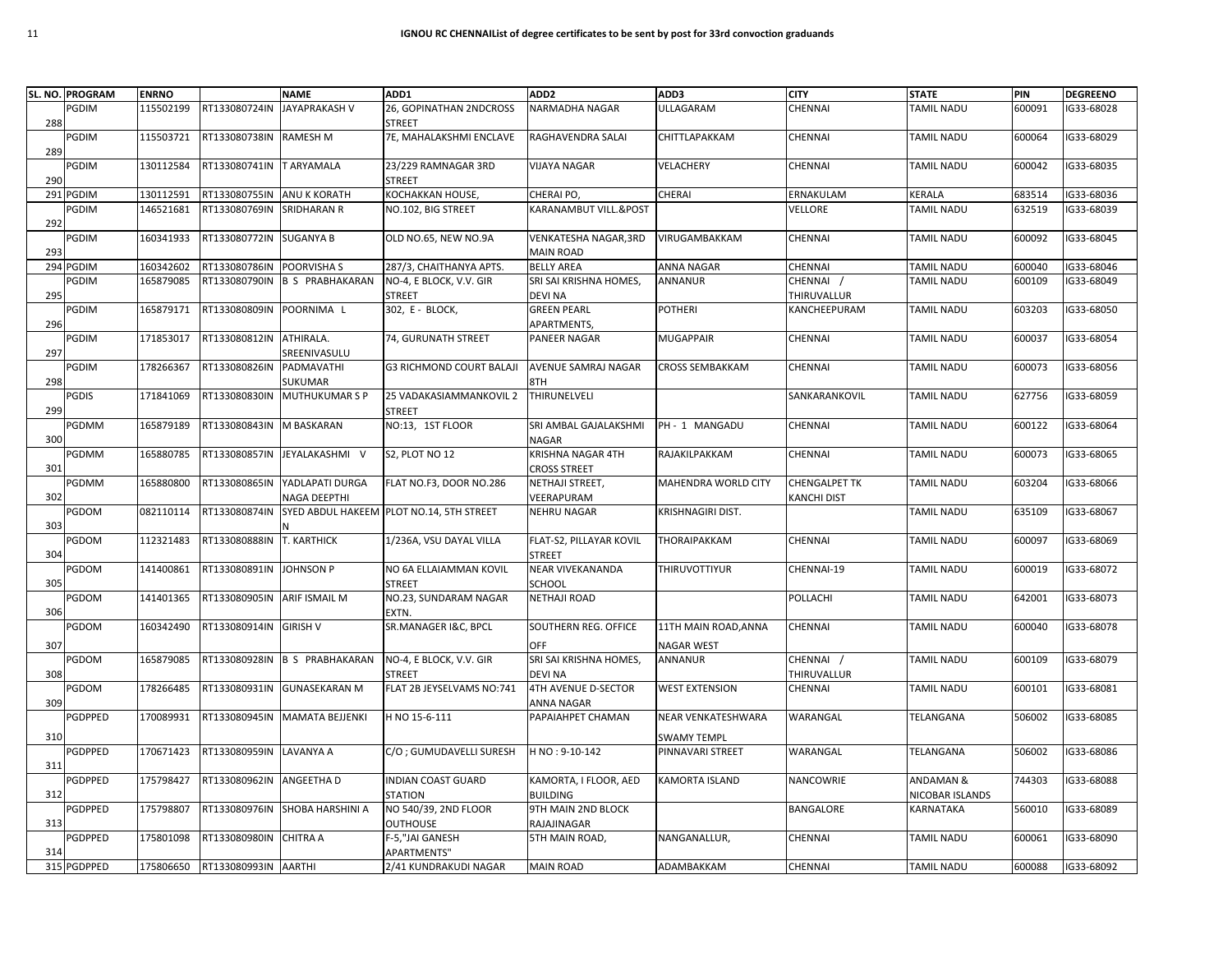|     | SL. NO. PROGRAM | <b>ENRNO</b>           |                                | <b>NAME</b>                                  | ADD1                            | ADD <sub>2</sub>                         | ADD3                                     | <b>CITY</b>      | <b>STATE</b>             | PIN    | <b>DEGREENO</b> |
|-----|-----------------|------------------------|--------------------------------|----------------------------------------------|---------------------------------|------------------------------------------|------------------------------------------|------------------|--------------------------|--------|-----------------|
| 316 | <b>PGDPPED</b>  | 175807114              | RT133081000IN                  | <b>JANU N AJIT</b>                           | 6094, SOBHA RUBY                | NAGASANDRA                               |                                          | <b>BANGALORE</b> | KARNATAKA                | 560073 | IG33-68094      |
|     | <b>PGDPPED</b>  | 175807390              | RT133081013IN                  | <b>KHUSHBU SINGH</b>                         | QTR NO.P8C                      | <b>NAVY NAGAR</b>                        | FORT SAINT GEORGE                        | CHENNAI          | TAMIL NADU               | 600009 | G33-68095       |
| 317 |                 |                        |                                | <b>BHANDARI</b>                              |                                 |                                          |                                          |                  |                          |        |                 |
|     | <b>GDPPED</b>   | 178275911              | RT133081027IN                  | <b>NALINI</b>                                | S1,131, THILAKAR AVENUE         | <b>6TH CROSS STREET</b>                  | <b>BALIAH GARDEN,</b>                    | CHENNAI          | TAMIL NADU               | 600091 | G33-68096       |
| 318 |                 |                        |                                | VENKATESWARAN                                |                                 |                                          | <b>MADIPAKKAM</b>                        |                  |                          |        |                 |
|     | PGDPPED         | 178275929              | RT133081035IN                  | <b>SRIVIDHYA S</b>                           | NO 9 G2 PROBIT"S SORGAM         | PARTHASARATHY NAGAR                      | EXTN- ADAMBAKKAM,                        | <b>CHENNAI</b>   | TAMIL NADU               | 600088 | IG33-68097      |
|     |                 |                        |                                |                                              |                                 |                                          |                                          |                  |                          |        |                 |
| 319 |                 |                        |                                |                                              | <b>FLATS</b>                    | 8TH STREET                               | KANCHIPURAM                              |                  |                          |        |                 |
|     | PGDPPED         | 178275943              | RT133081044IN PRATHIBA K       |                                              | NO 1/1 ARUNA FLATTS             | VALMIKI ST, NILAMANGAI                   | ADAMBAKKAM,                              | CHENNAI          | TAMIL NADU               | 600088 | IG33-68099      |
| 320 |                 |                        |                                |                                              |                                 | NAGAR                                    | KANCHIPURAM                              |                  |                          |        |                 |
|     | PGDPPED         | 178279808              | RT133081058IN                  | <b>GAYATHRIN</b>                             | 1B/2A, SRINIVASAN STREET        | F2, I FLOOR, YESH HOMES                  | AMN NAGAR, NEMILICHERY CHROMPET, CHENNAI |                  | TAMIL NADU               | 600044 | IG33-68101      |
| 321 |                 |                        |                                |                                              |                                 | <b>OLIVE</b>                             |                                          |                  |                          |        |                 |
|     | PGDPPED         | 180810756              |                                | RT133081061IN VIDHYALAKSHMI                  | 389/9 A                         | OPP OLD SYNDICATE BANK                   | OLD SURAMANGALAM                         | SALEM            | TAMIL NADU               | 636005 | IG33-68103      |
| 322 | PGDPPED         | 180810770              | RT133081075IN                  | JAYASHREE                                    | FLAT F2, SVS APARTMENTS,        | <b>GURUNATHAR STREET,</b>                | RAJAKILPAKAM                             | <b>CHENNAI</b>   | TAMIL NADU               | 600073 | G33-68104       |
| 323 |                 |                        |                                | JANARDHANAN                                  |                                 |                                          |                                          |                  |                          |        |                 |
|     | PGDPPED         | 180810788              | RT133081089IN ANUPAMA G        |                                              | FLAT 303, BLOCK 37A,            | <b>BOLLINENI HILLSIDE,</b>               | PERUMBAKKAM RD,                          | CHENNAI          | TAMIL NADU               | 600126 | G33-68105       |
|     |                 |                        |                                |                                              |                                 |                                          |                                          |                  |                          |        |                 |
| 324 |                 |                        |                                |                                              |                                 |                                          | NOOKAMPALAYAM                            |                  |                          |        |                 |
|     | PGDPPED         | 180812767              | RT133081092IN SRIVIDHYA K      |                                              | <b>F-4 B BLK SRI RAGAVENDRA</b> | ANDAL NAGAR 1ST MAIN                     | ADAMBAKKAM                               | <b>CHENNAI</b>   | TAMIL NADU               | 600088 | IG33-68106      |
| 325 |                 |                        |                                |                                              | <b>FLATS</b>                    | <b>ROAD</b>                              |                                          |                  |                          |        |                 |
|     | PGDPPED         | 186202831              | RT133081101IN SAVITHA          |                                              | 78 VINAYAGANAGAR 3RD            | KAMARAJAPURAM                            |                                          | CHENNAI          | TAMIL NADU               | 600070 | G33-68108       |
| 326 |                 |                        |                                |                                              | <b>MAIN ROAD</b>                | ANAKAPUTHUR                              |                                          |                  |                          |        |                 |
|     | <b>GDPPED</b>   | 186205994              | RT133081115IN VL THENMOLLI     |                                              | FLAT D1, SUBHAM GARDENS         | NO. 19, 6TH MAIN ROAD                    | SRINIVASA NAGAR                          | <b>TRICHY</b>    | TAMIL NADU               | 620017 | G33-68109       |
| 327 |                 |                        |                                |                                              |                                 |                                          |                                          |                  |                          |        |                 |
|     | PGDPPED         | 186208943              |                                | RT133081129IN SAKSHI SHARMA                  | RAQAS / INS RAJALI              | NAVY BASE, ARAKKONAM                     |                                          | ARAKKONAM        | TAMIL NADU               | 631006 | IG33-68110      |
| 328 |                 |                        |                                |                                              |                                 |                                          |                                          |                  |                          |        |                 |
|     | PGDSLM          | 175809211              | RT133081132IN                  | <b>MANA SWETHA M</b>                         | 119 THIRU V K STREET            | KRISHNAPURAM                             | SARAVANAMPATTY POST                      | COIMBATORE       | TAMIL NADU               | 641035 | IG33-68113      |
| 329 |                 |                        |                                |                                              |                                 |                                          |                                          |                  |                          |        |                 |
|     | PGDT            | 170671376              | RT133081146IN                  | <b>RAJESH KUMAR</b>                          | SGT RK SHARMA (OPS) ACCTS       | AF STN TAMBARAM,                         | SELAIYUR, KANCHIPURAM                    | <b>CHENNAI</b>   | TAMIL NADU               | 600046 | G33-68116       |
| 330 | 331 PGDT        |                        |                                | SHARMA                                       | SEC.<br><b>SUNIL NEHRA</b>      | MADAMBAKKAM,<br><b>EDUCATION SECTION</b> | <b>DISTT</b><br>MTI, AF STN TAMBARAM     | <b>CHENNAI</b>   |                          | 600046 | G33-68117       |
| 332 | <b>PGDUPDL</b>  | 175804584<br>178280114 | RT133081150IN<br>RT133081163IN | <b>SUNIL NEHRA</b><br><b>BALASUBRAMANI V</b> | 20 SANNASI KOVIL STREET         | TIRUMANGALAM                             |                                          | <b>MADURAI</b>   | TAMIL NADU<br>TAMIL NADU | 625706 | G33-68122       |
|     | <b>PGDUPDL</b>  | 180810914              | RT133081177IN                  | <b>SRI VENGADESH K</b>                       | G1, KALYANI FLATS,              | PLOT NO. C-20, DOOR NO.                  | ANNA STREET,                             | CHENNAI          | TAMIL NADU               | 600091 | G33-68123       |
| 333 |                 |                        |                                |                                              |                                 | 5/10                                     | <b>MADIPAKKAM</b>                        |                  |                          |        |                 |
|     | 334 PGDUPDL     | 180810921              | RT133081185IN                  | <b>RUBIYA C</b>                              | EF4, SAFFRON HEIGHTS            | <b>TIRUTHANI NAGAR</b>                   | ZAMIN PALLAVARAM                         | CHENNAI          | TAMIL NADU               | 600117 | IG33-68124      |
|     | <b>PGDUPDL</b>  | 183572259              | RT133081194IN                  | SAMPATHKUMAR T                               | 25/11 VENKATACHALAM             | <b>GANESH APARTMENT</b>                  | PURASAWAKKAM                             | CHENNAI          | TAMIL NADU               | 600007 | G33-68127       |
| 335 |                 |                        |                                |                                              | <b>STREET</b>                   |                                          |                                          |                  |                          |        |                 |
|     | 336 PGJMC       | 168080679              | RT133081203IN                  | SRINIVASAN V R                               | 43/2, DR.NATESAN ROAD           | TRIPLICANE                               |                                          | <b>CHENNAI</b>   | TAMIL NADU               | 600005 | G33-68131       |
|     | BA(MAJ)EEG      | 136582793              | RT133081217IN                  | <b>NITSH SINGH</b>                           | <b>VILL - GURRAH JATTAN</b>     | TEH/PO- GHAGWAL                          | <b>DISTT - SAMBA</b>                     | GHAGWAL          | <b>JAMMU AND</b>         | 184141 | G33-180081      |
| 337 |                 |                        |                                | <b>BILLOWRIA</b>                             |                                 |                                          |                                          |                  | KASHMIR                  |        |                 |
|     | BA(MAJ)EEG      | 136606807              | RT133081225IN                  | PANKAJ SHARMA                                | PANKAJ SHARMA                   | 5B, PUSHPANJALI                          | 268, GT ROAD, LILUAH                     | <b>HOWRAH</b>    | WEST BENGAL              | 711204 | G33-180082      |
| 338 |                 |                        |                                |                                              |                                 | <b>APARTMENTS</b>                        |                                          |                  |                          |        |                 |
|     | BA(MAJ)EHI      | 165892608              | RT133081234IN                  | <b>SUMIT KUMAR</b>                           | 85/1 SUNDARAMUALIYAR            | SIVALINGAPURAM                           | KORATTUR                                 | CHENNAI          | TAMIL NADU               | 600076 | IG33-180084     |
| 339 |                 |                        |                                | <b>BHARTI</b>                                | <b>STREET</b>                   |                                          |                                          |                  |                          |        |                 |
|     | BA(MAJ)EPS      | 165892360              | RT133081248IN                  | <b>HARMESH</b>                               | <b>GST SECTION</b>              | MTI AIR FORCE                            | TAMBARAM                                 | CHAENNAI         | TAMIL NADU               | 60046  | G33-180088      |
| 340 |                 |                        | RT133081251IN                  | RAJPUROHI<br><b>MANISH KUMAR</b>             |                                 | SURAKSHA CAMPUS, COY                     |                                          |                  |                          | 631152 | G33-180090      |
| 341 | BA(MAJ)ESO      | 165880040              |                                |                                              | O4TH BN NDRF ARAKKONAM<br>(PO)  | 'F"                                      |                                          | VELLORE          | TAMIL NADU               |        |                 |
|     | BA(MAJ)ESO      | 165880072              | RT133081265IN                  | <b>KAMAL SINGH</b>                           | <b>VILL-FALYATI</b>             | PO-FALYATI                               | DIST-BAGESHWAR                           | BAGESHWAR        | UTTRAKHAND               | 263642 | G33-180091      |
| 342 |                 |                        |                                | <b>MIROLA</b>                                |                                 |                                          |                                          |                  |                          |        |                 |
|     | 343 BA(MAJ)ESO  | 165895097              | RT133081279IN HIRALAL YADAV    |                                              | CISF UNIT TTPS LALPANIA         | P.O.+ P.S.-LALPANIA                      | DISTRICT-BOKARO                          | <b>BOKARO</b>    | JHARKHAND                | 829149 | IG33-180092     |
|     |                 |                        |                                |                                              |                                 |                                          |                                          |                  |                          |        |                 |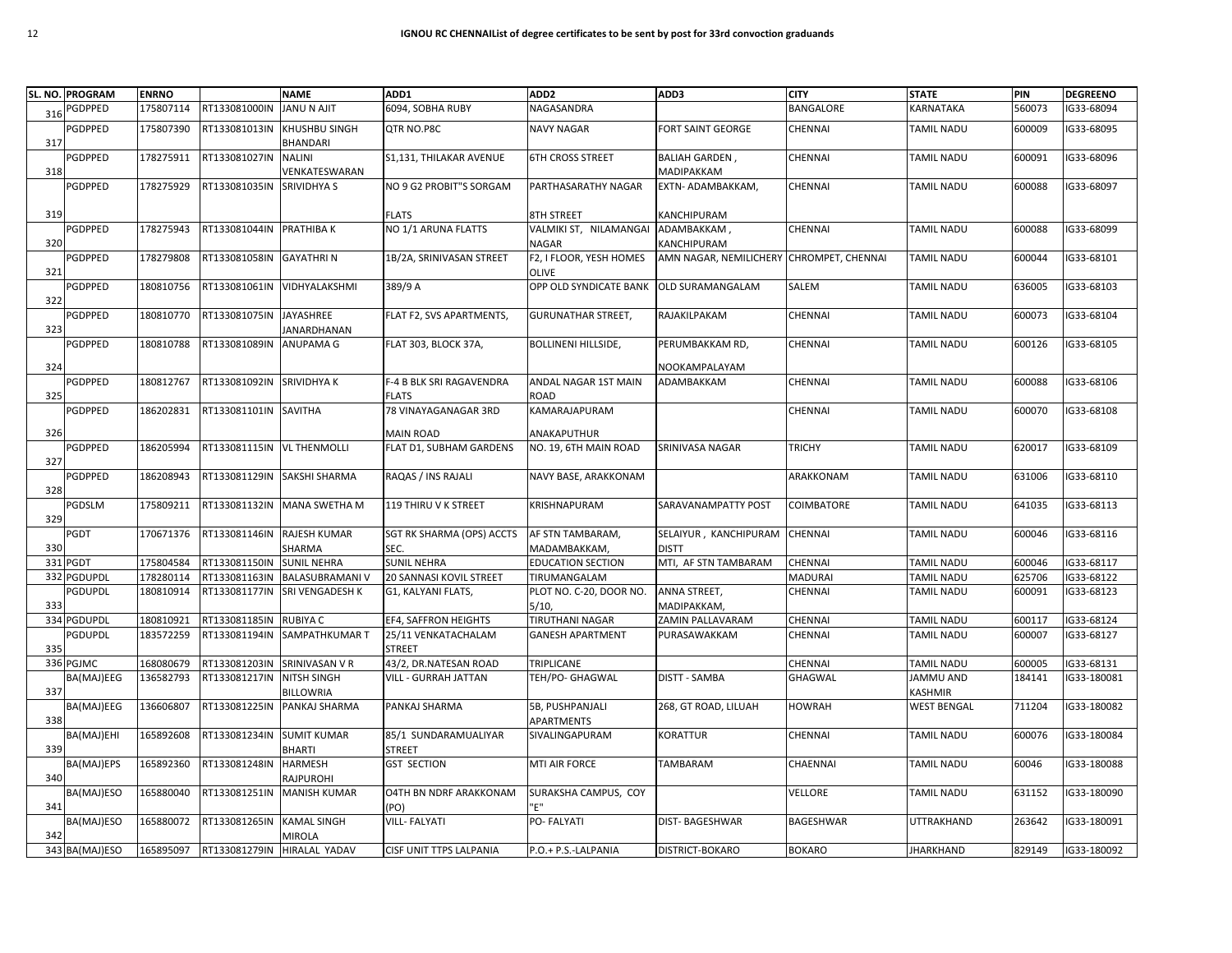|     | SL. NO. PROGRAM | <b>ENRNO</b> |                            | <b>NAME</b>                          | ADD1                                  | ADD <sub>2</sub>                        | ADD3                            | <b>CITY</b>              | <b>STATE</b>      | PIN    | <b>DEGREENO</b> |
|-----|-----------------|--------------|----------------------------|--------------------------------------|---------------------------------------|-----------------------------------------|---------------------------------|--------------------------|-------------------|--------|-----------------|
|     | <b>BCOM</b>     | 163080288    | RT133081282IN              | <b>AGHILAN T N</b>                   | NO.29-A, VIJAYARAGAVAN                | NELLOREPET                              | <b>GUDIYATTAM</b>               | VELLORE                  | TAMIL NADU        | 632602 | G33-180104      |
| 344 |                 |              |                            |                                      | <b>STREET</b>                         |                                         |                                 |                          |                   |        |                 |
|     | <b>BCOMAF</b>   | 141404844    | RT133081296IN NAVEEN H     |                                      | PLOT NO 34 2ND STREET                 | ANUGRAHAM NAGAR                         | THIRUMULLAIVOYAL AVADI          | <b>CHENNAI</b>           | <b>TAMIL NADU</b> | 600062 | G33-180107      |
| 345 |                 |              |                            |                                      |                                       |                                         |                                 |                          |                   |        |                 |
|     | 346 BCOMAF      | 165879157    | RT133081305IN              | <b>B</b> SOWMYA                      | <b>BHASKARA HOUSE NO.80</b>           | KULLAR STREET                           | <b>HASTAMPATTI</b>              | SALEM                    | TAMIL NADU        | 636007 | G33-180112      |
|     | <b>BCOMAF</b>   | 178276493    | RT133081319IN              | KUDUPUDI PRUDHVI                     | <b>DNO:7-</b>                         | BANDARULANKA                            | AMALAPURAM                      | <b>EAST GODAVARI</b>     | ANDHRA PRADESH    | 533221 | G33-180118      |
| 347 |                 |              |                            | SATHIBABU                            | 8/1, NARAYANARAOPETA ST               |                                         |                                 |                          |                   |        |                 |
|     | <b>BCOMAF</b>   | 178282537    | RT133081322IN              | <b>SURYAMANOHAR S</b>                | PLOT NO 17, OPP TO                    | SHIVRAM NAGAR, TAKLI                    | JAIL ROAD, NASHIK ROAD          | <b>NASHIK</b>            | MAHARASHTRA       | 422101 | IG33-180122     |
| 348 |                 |              |                            |                                      | KALASRUSHTI                           | ROAD                                    |                                 |                          |                   |        |                 |
|     | <b>BCOMAF</b>   | 178285532    | RT133081336IN              | SAI KRISHNA CHILLAM 1-37 1ST STREET, |                                       | RAMALAYAM VEEDI                         | <b>VELDURTHI VILLAGE AND</b>    | <b>GUNTUR DISTRICT</b>   | ANDHRA PRADESH    | 522613 | G33-180123      |
| 349 |                 |              |                            | CHERLA                               |                                       |                                         | MANDAL                          |                          |                   |        |                 |
|     | BED             | 171839640    | RT133081340IN              | <b>JOSEPHINE LORETTE</b>             | NO.51 THENKARAI STREET                | <b>KOTTUCHERRY</b>                      |                                 | <b>KARAIKAL DISTRICT</b> | Pondicherry       | 609609 | G33-180125      |
| 350 |                 |              |                            | <b>NANSIS</b>                        |                                       |                                         |                                 |                          |                   |        |                 |
|     | <b>BLIS</b>     | 186207135    | RT133081353IN M. MAHESWARI |                                      | A/1 KENDRIYA VIDYALAYA NO             | MADAMBAKKAM                             |                                 | CHENNAI                  | <b>TAMIL NADU</b> | 600073 | IG33-180128     |
| 351 |                 |              |                            |                                      |                                       | CAMP, SELAIYUR (POST                    |                                 |                          |                   |        |                 |
|     | <b>BLIS</b>     | 186208255    | RT133081367IN SWATHI       |                                      | <b>14 C ORANGE BLOCK</b>              | APPASWAMY ORCHARDS                      | ARCOT ROAD, VADAPALANI CHENNAI  |                          | <b>TAMIL NADU</b> | 600026 | IG33-180130     |
| 352 |                 |              |                            |                                      |                                       |                                         |                                 |                          |                   |        |                 |
|     | BSC(MAJ)PHE     | 168082619    | RT133081375IN              | AVADHESH SOARATH # 6 MYNA            |                                       | DAE TOWNSHIP,                           | DISTRICT- KANCHIPURAM           | ANUPURAM                 | <b>TAMIL NADU</b> | 603127 | G33-180132      |
| 353 |                 |              |                            |                                      |                                       | ANUPURAM                                |                                 |                          |                   |        |                 |
|     | <b>BTME</b>     | 082111431    | RT133081384IN PRABIN C F   |                                      | 67/214, MARIYAMMAN KOVIL              | P.N.PALAYAM                             |                                 | <b>COIMBATORE</b>        | <b>TN</b>         | 641037 | G33-180135      |
| 354 |                 |              |                            |                                      | ST.                                   |                                         |                                 |                          |                   |        |                 |
|     | <b>BTME</b>     | 100036187    | RT133081398IN              | <b>DAVID SANTHOSH</b>                | NO.65/2, AF3 BALAJI HOMES,            | STATION ROAD,                           | <b>GNANAMOORTHY NAGAR</b>       | AMBATTUR CHENNAI         | <b>TAMIL NADU</b> | 600053 | G33-180137      |
| 355 |                 |              |                            | KUMAR J                              |                                       |                                         |                                 |                          |                   |        |                 |
|     | <b>BTME</b>     | 100036401    | RT133081407IN              | ARUN DAS M S                         | MURUKALAYAM PALUKUNNU                 | -U                                      | WAYANAD                         | MANATHAVADY              | KERALA            | 670645 | G33-180138      |
|     |                 |              |                            |                                      |                                       |                                         |                                 |                          |                   |        |                 |
| 356 |                 |              |                            |                                      | ANJUKUNN                              | MANATHAVADY, WAYANAD                    |                                 |                          |                   |        |                 |
|     | <b>BTS</b>      | 156665691    | RT133081415IN KRISHNAK     |                                      | NO 40 A- BLOCK 82ND STREET            | <b>SIVALINGAPUR</b>                     | <b>K K NAGAR</b>                | <b>CHENNAI</b>           | <b>TAMIL NADU</b> | 600078 | IG33-180139     |
| 357 |                 |              |                            |                                      |                                       |                                         |                                 |                          |                   |        |                 |
|     | <b>DNHE</b>     | 186204502    |                            | RT133081424IN R.SUBAVARDHANA         | PLOT.NO.551,SECRETRIAT                | <b>METTUKUPPAM</b>                      | THORAIPAKKAM                    | <b>CHENNAI</b>           | TAMIL NADU        | 600097 | G33-180171      |
| 358 |                 |              |                            |                                      | COLONY                                |                                         |                                 |                          |                   |        |                 |
|     | MAH             | 170671691    | RT133081438IN ANANDHA RAJ  |                                      | 18, KRISHNARAJ ILLAM,                 | VADATHARAM,                             |                                 | <b>GINGEE TALUK</b>      | <b>TAMIL NADU</b> | 604205 | G33-180175      |
| 359 |                 |              |                            |                                      |                                       | THIRUVAMPET POST,                       |                                 | VILLUPURAM D             |                   |        |                 |
|     | MAH             | 175804269    | RT133081441IN NANDINI V    |                                      | BAVITHRA APARTMENTS DOOR STHMAINROAD  |                                         | NANGANALLUR                     | CHENNAI                  | TAMILNADU         | 600061 | G33-180176      |
| 360 |                 |              |                            |                                      | NO <sub>B6</sub>                      | THILLAIGANGA NAGAR                      |                                 |                          |                   |        |                 |
|     | MAH             | 175805389    | RT133081455IN INDER SINGH  |                                      | AKASH GANGA B1/19, BSF                | <b>INS RAJALI</b>                       | <b>NAVAL AIR STATION</b>        | ARAKKONAM                | <b>TAMIL NADU</b> | 631006 | IG33-180177     |
| 361 |                 |              |                            |                                      | DEPT.                                 |                                         |                                 |                          |                   |        |                 |
|     | <b>MCA</b>      | 141408526    | RT133081469IN ANUSHATN     |                                      | VADAKKAYIL HOUSE NEAR                 | VRINDAVAN COLONY PO                     | KOZHIKODE                       | KOZHICODE                | KERALA            | 673017 | IG33-180181     |
| 362 |                 |              |                            |                                      |                                       | <b>CHEVAYOOR</b>                        |                                 |                          |                   |        |                 |
| 363 | <b>MCA</b>      | 146523012    | RT133081472IN              | <b>DILTA DAVIS</b>                   | 2281/409B, C.P.THURUTH                | <b>NORTH PARAVUR POST</b>               | <b>NORTH PARAVUR</b>            | ERNAKULAM                | KARNATAKA         | 683513 | IG33-180182     |
|     | MCOM            | 175806310    | RT133081486IN VENKATESANS  |                                      | MIDDLE STREET,                        | MOONGILTHURAIPATTU<br><b>VIA</b>        | <b>SANKARAPURAM TK</b>          | VILLUPURAM               | <b>TAMIL NADU</b> | 605702 | G33-180186      |
| 364 |                 |              |                            |                                      | PORASAPATTU PO.                       |                                         |                                 |                          |                   |        |                 |
| 365 | <b>MCOM</b>     | 176164577    |                            | RT133081490IN DIVYA KRISHNAN         | C/O.M ANANTH KRISHNAN,<br><b>HPCL</b> | THALAMUTHU NATARAJAN<br><b>BUILDING</b> | 3RD FLOOR, GANDHI IRWIN<br>ROAD | <b>EGMORE CHENNAI</b>    | <b>TAMIL NADU</b> | 600008 | IG33-180188     |
|     | 366 MEC         | 163081258    | RT133081509IN VIKAS SHARMA |                                      | <b>VILLAGE TALA TANDA</b>             | <b>TEHSIL BERIPATTAN</b>                | PO TANDA                        | <b>SUNDER BANI</b>       | JAMMU KASHMIR     | 185156 | IG33-180190     |
|     | 367 MHD         | 156663397    | RT133081512IN              | <b>ARTI CHOUDHARY</b>                | <b>SHIV SHAKTI GARMENTS</b>           | AIR FORCE ROAD                          | <b>DEFENCE COLONY</b>           | <b>JAMNAGAR</b>          | <b>INDIA</b>      | 361006 | G33-180191      |
|     | MHD             | 178279428    | RT133081526IN              | <b>ARCHANAK</b>                      | A1-201, MAGILAM                       | 17, NATESAN SALAI                       | <b>OLD PALLAVARAM</b>           | CHENNAI                  | <b>TAMIL NADU</b> | 600117 | G33-180194      |
| 368 |                 |              |                            |                                      | <b>APARTMENTS</b>                     |                                         |                                 |                          |                   |        |                 |
|     | <b>MSCDFSM</b>  | 165895058    | RT133081530IN PRIYANKA T   |                                      | NO.1/3, BHARATHIYAR 5TH               | CHOOLAIMEDU                             |                                 | <b>CHENNAI</b>           | <b>TAMIL NADU</b> | 600094 | G33-180200      |
|     |                 |              |                            |                                      |                                       |                                         |                                 |                          |                   |        |                 |
| 369 |                 |              |                            |                                      | <b>STREET</b>                         |                                         |                                 |                          |                   |        |                 |
|     | <b>MSCDFSM</b>  | 170672170    | RT133081543IN SILKY LADIA  |                                      | SANT KUMAR BANKA & SONS               | WARD NO. 8, MARWARI                     | NEAR GIRLS HIGH SCHOOL          | <b>JAYNAGAR</b>          | <b>BIHAR</b>      | 847226 | IG33-180201     |
| 370 |                 |              |                            |                                      |                                       | MOHALLA,                                |                                 |                          |                   |        |                 |